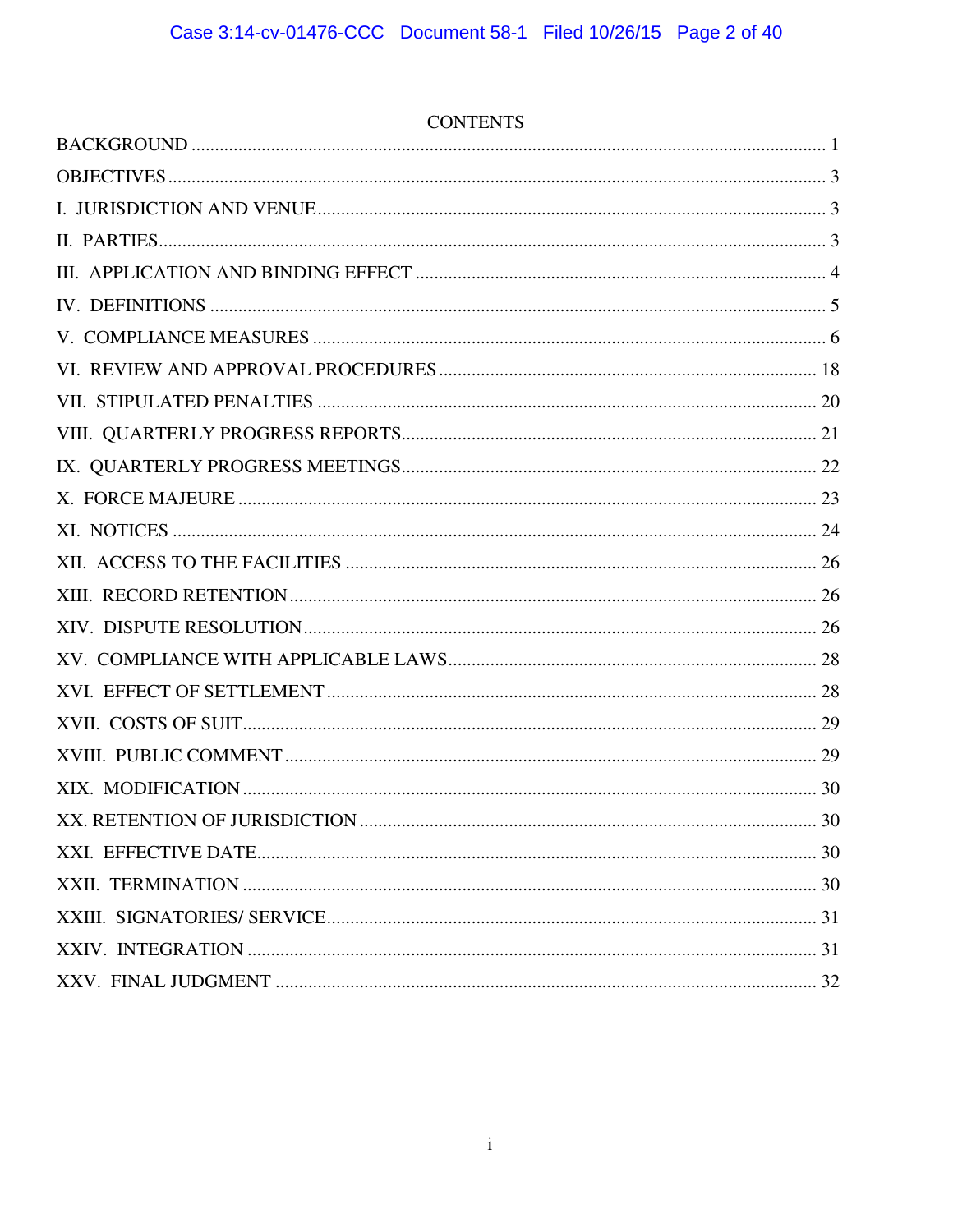## LIST OF APPENDICES

- A. Stage I Reconnaissance, Investigation, Planning & Design, and Construction Work Plan
- A1. List of Communities Covered Under Stage II Reconnaissance, Investigation, Planning & Design, and Construction Work Plan
- A2. Reserved for Stage II Work Plan
- A3. Reserved for Stage II Phase IV Work Plan Schedule
- B. Urgent Action Registry
- C. Advisory Sign Design and Warning Language
- D. Monitoring Parameters
- E. Reimbursement Claim Form and Procedures<br>F. Tier II Requirements for Stipulated Penalties
- Tier II Requirements for Stipulated Penalties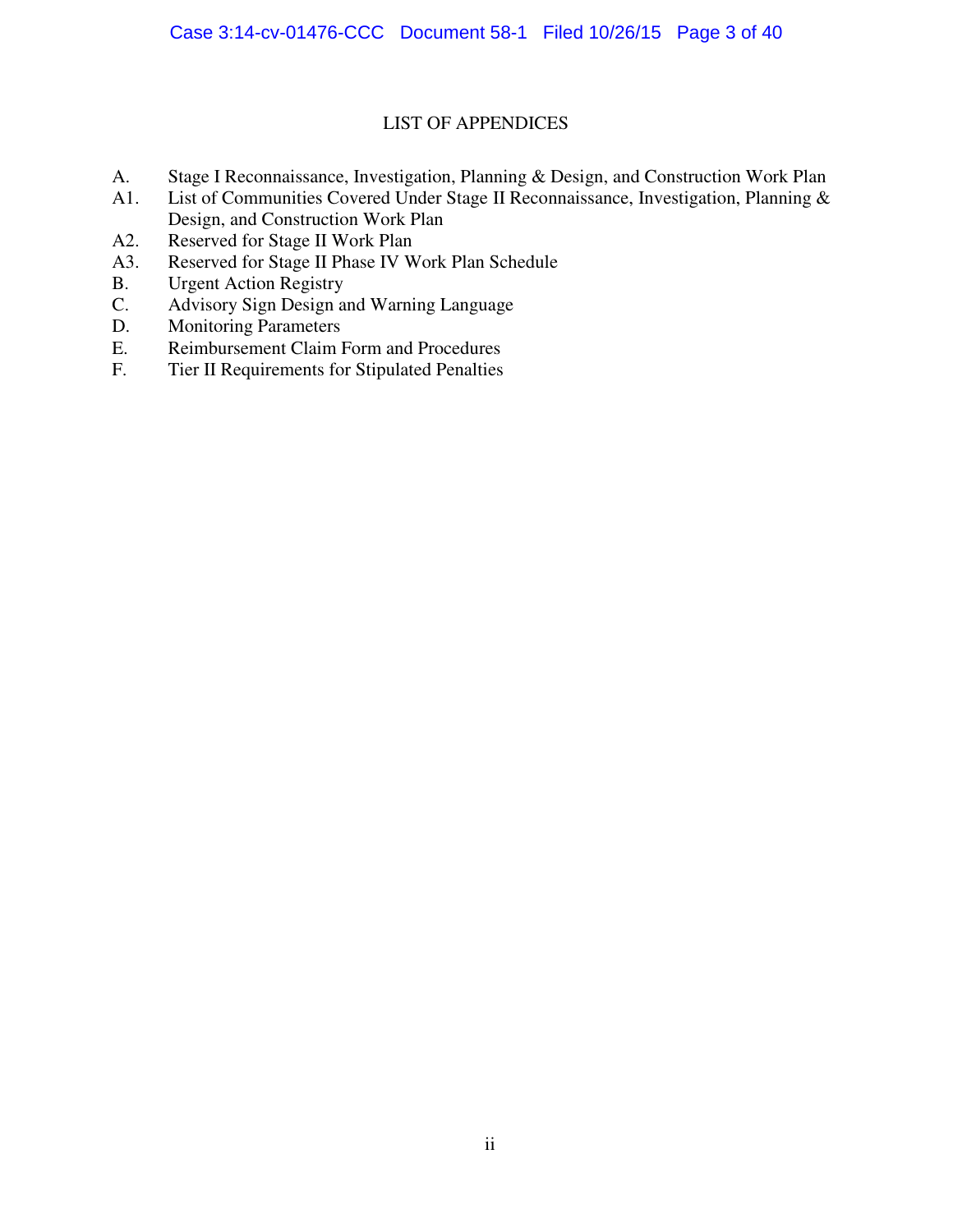#### **BACKGROUND**

<span id="page-3-0"></span>WHEREAS, Plaintiff, the United States of America, at the request of the Administrator of the United States Environmental Protection Agency ("EPA"), filed a First Amended Complaint (the "Complaint") alleging that Defendants the Municipality of San Juan ("San Juan"), the Puerto Rico Department of Natural and Environmental Resources ("DNER"), the Puerto Rico Department of Transportation and Public Works ("DTPW"), and the Puerto Rico Highway and Transportation Authority ("HTA") (collectively, "DTPW/HTA") (hereinafter, collectively, "Defendants") violated Section 301 of the Clean Water Act (the "Act"), 33 U.S.C. §§ 1311, and regulations promulgated thereunder;

WHEREAS, in its Complaint, the United States also alleges that Defendants San Juan, DTPW, and HTA violated the terms and conditions of the National Pollutant Discharge Elimination System ("NPDES") General Permit for Discharges from Small Municipal Separate Storm Sewer Systems, Permit Number PRR040000/PRR04000F ("MS4 Permit"), dated November 6, 2006;

WHEREAS, EPA published Notice of Availability of the Draft NPDES General Permit for Small Municipal Separate Storm Sewer Systems in the Commonwealth of Puerto Rico and Federal Facilities within the Commonwealth of Puerto Rico on June 11, 2014 (79 Fed. Reg. 33548);

WHEREAS, in its Complaint, the United States also alleges that all Defendants are liable to the United States for injunctive relief addressing an imminent and substantial endangerment, pursuant to Section 504, of the Act, 42 U.S.C. § 1364;

 WHEREAS, the Commonwealth of Puerto Rico (the "Commonwealth") is a "State" within the meaning of Section 502(3) of the Act, 33 U.S.C. § 1362(3);

WHEREAS, San Juan is a municipality organized under the laws of the Commonwealth and San Juan is a "municipality" pursuant to Section 502(4) of the Act, 33 U.S.C. § 1362(4);

WHEREAS, DNER is an executive department of the Commonwealth, pursuant to 3 L.P.R.A. §§ 151 et seq.;

WHEREAS, DTPW is an executive department of the Commonwealth, pursuant to Section 6 of Article IV of the Constitution of the Commonwealth;

WHEREAS, HTA is a public corporation of the Commonwealth, pursuant to 9 L.P.R.A. § 2002;

WHEREAS, the Commonwealth is joined in this action pursuant to Section 309(e) of the Act, 33 U.S.C. § 1319(e) because San Juan is a "municipality" within the meaning of Section 502(4) of the Act, 33 U.S.C. § 1362(4);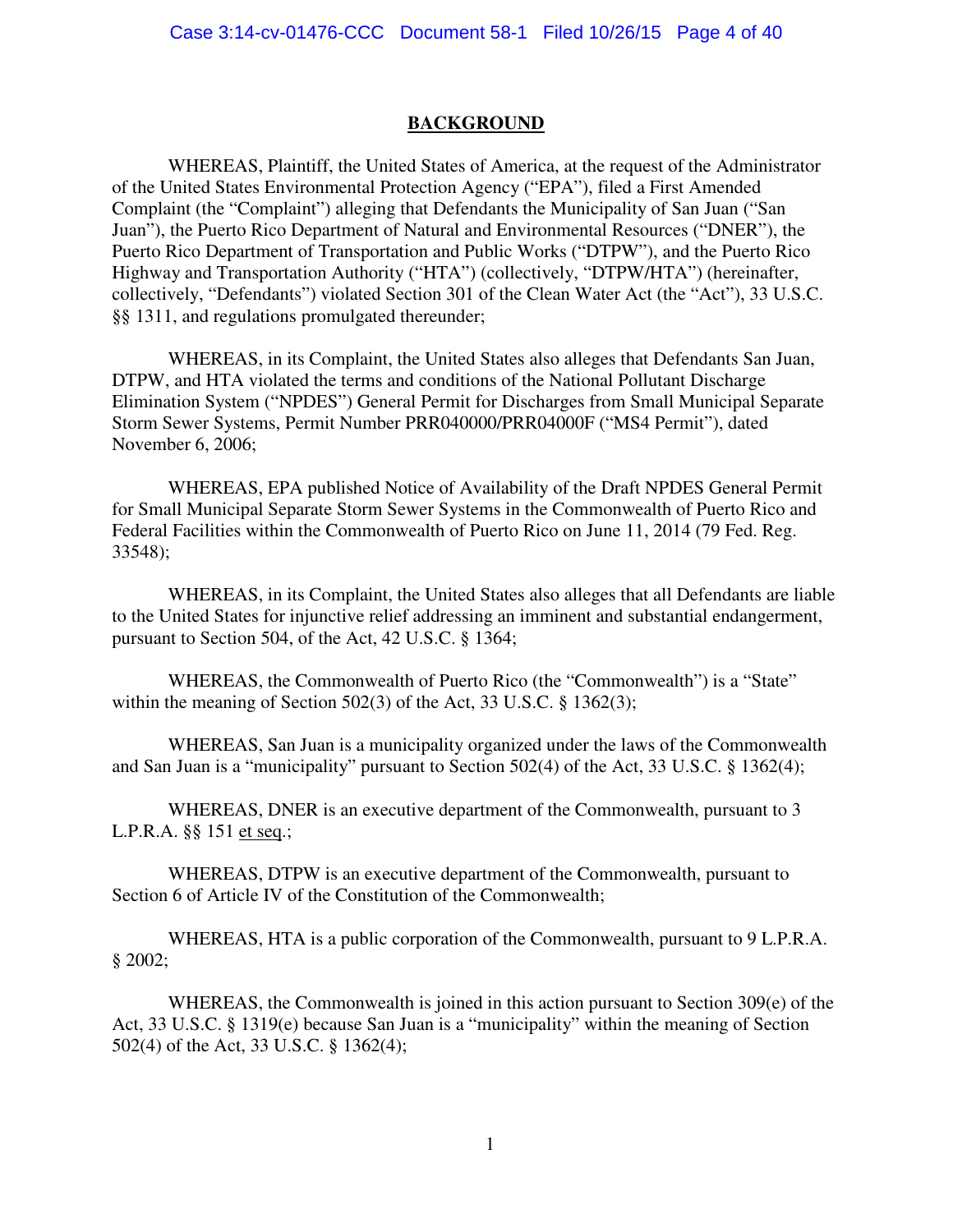WHEREAS, DNER owns and operates three storm water pump stations in and around San Juan, Puerto Rico, including the Baldorioty de Castro, De Diego, and Barriada Figueroa ("Stop 18") Pump Stations (collectively the "DNER Pump Stations");

WHEREAS, the flow to and transferred by the three DNER Pump Stations addressed in the Complaint and in this Consent Decree originates from areas within San Juan and in some instances adjacent municipalities;

WHEREAS, the DNER Pump Stations are part of the storm water conveyance management system for the San Juan municipal area and were constructed for the purpose of conveying storm water only to prevent flooding and protect life and property in the affected areas;

WHEREAS, San Juan owns and operates a municipal separate storm sewer system ("MS4") in San Juan, Puerto Rico, a portion of which flows into the DNER Pump Stations and other outfalls, addressed in the Complaint and in this Consent Decree;

WHEREAS, DTPW and HTA own and operate an MS4 ("DTPW/HTA's MS4") in Puerto Rico, a portion of which flows into San Juan's MS4 and/or the DNER Pump Stations, addressed in the Complaint and in this Consent Decree;

WHEREAS, the United States alleges that San Juan has, during the relevant time period, discharged pollutants not authorized to be discharged under the MS4 Permit in violation of Section 301(a) of the Act, 33 U.S.C. § 1311(a);

WHEREAS, the United States alleges that DNER discharged untreated sewage, including but not limited to fecal coliform, oil and grease, metals and other "pollutants" from DNER's Pump Stations in violation of Sections 301(a) of the Act, 33 U.S.C. §§ 1311(a);

WHEREAS, the United States alleges that DTPW and HTA have, during the relevant time period, discharged pollutants not authorized to be discharged under the MS4 Permit in violation of Section 301(a) of the Act, 33 U.S.C. § 1311(a);

WHEREAS, EPA further alleges that the Complaint states claims upon which relief may be granted against San Juan under Sections 301 and 504 of the Act, 33 U.S.C. §§ 1311 and 1364;

WHEREAS, San Juan maintains that it has taken actions toward achieving compliance with the Act;

WHEREAS, the express purpose of the Parties entering into this Consent Decree is to resolve the claims alleged in the Complaint against San Juan, with the goal of bringing San Juan into compliance with the Act;

WHEREAS, San Juan has provided financial documentation to the United States to verify San Juan's assertions of financial hardship. Taking into consideration the economic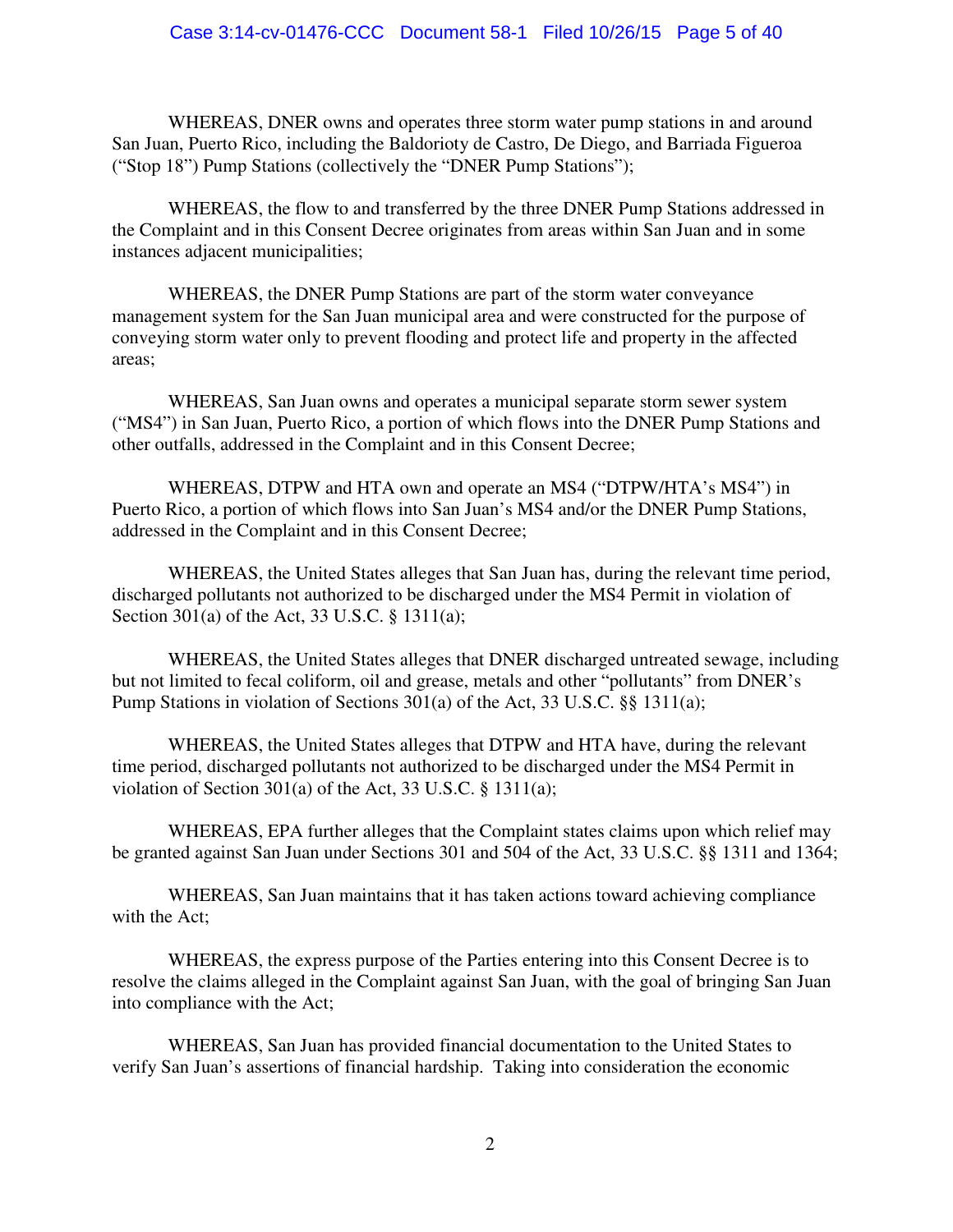impact of a civil penalty and San Juan's documented inability to pay a penalty, the United States is waiving the civil penalty associated with the violations alleged in the Complaint;

WHEREAS, Plaintiff, the United States of America and San Juan, without making any admission of fact or law, or evidence of same, or of any violation of any permit, law or regulation, agree that: (i) settlement of these unresolved matters in accordance with this Consent Decree is in the best interests of the United States, San Juan, and of the public; and (ii) entry of this Consent Decree without further litigation is the most expeditious, economic and appropriate means of resolving this action to the extent set forth herein;

NOW, THEREFORE, without admission by San Juan of the non-jurisdictional allegations in the Complaint and upon consent of the United States and Settling Defendant San Juan, it is hereby ORDERED, ADJUDGED, AND DECREED as follows:

## **OBJECTIVES**

<span id="page-5-0"></span>It is the express purpose of the Parties in entering into this Consent Decree to further the objectives of the Act, as enunciated at Section 101, 33 U.S.C. § 1251, to eliminate unauthorized discharges to waters of the United States, for San Juan to achieve compliance with the Act, for San Juan to take such actions to mitigate the imminent and substantial endangerment, and, as part of a comprehensive initiative with DNER, DTPW/HTA, and others, to eliminate and/or reduce raw sewage in the flow from the San Juan and DTPW/HTA municipal separate storm sewer system. All plans, reports, construction, remedial maintenance, and other obligations in this Consent Decree or resulting from the activities required by this Consent Decree shall have the objective of causing San Juan to come into and remain in full compliance with the Act.

## **I. JURISDICTION AND VENUE**

<span id="page-5-1"></span>1. This Court has jurisdiction over the subject matter and over the Parties to this action pursuant to Section 309(b) of the Act, 33 U.S.C. § 1319(b) and pursuant to 28 U.S.C. §§ 1331, 1345, and 1355. San Juan shall not challenge entry of this Consent Decree or this Court's jurisdiction to enter and enforce this Consent Decree. Venue is proper in this judicial district under 28 U.S.C. § 1391(b) and (c) and § 1395(a).

<span id="page-5-2"></span>2. San Juan agrees that the Complaint states claims upon which relief may be granted pursuant to Sections 301 and 504 of the Act, 33 U.S.C. §§ 1311 and 1364.

#### **II. PARTIES**

- 3. The Parties to this Consent Decree are as follows:
- a. The United States, being the Plaintiff United States of America, on behalf of the United States Environmental Protection Agency,
- b. San Juan, a municipality of the Commonwealth, and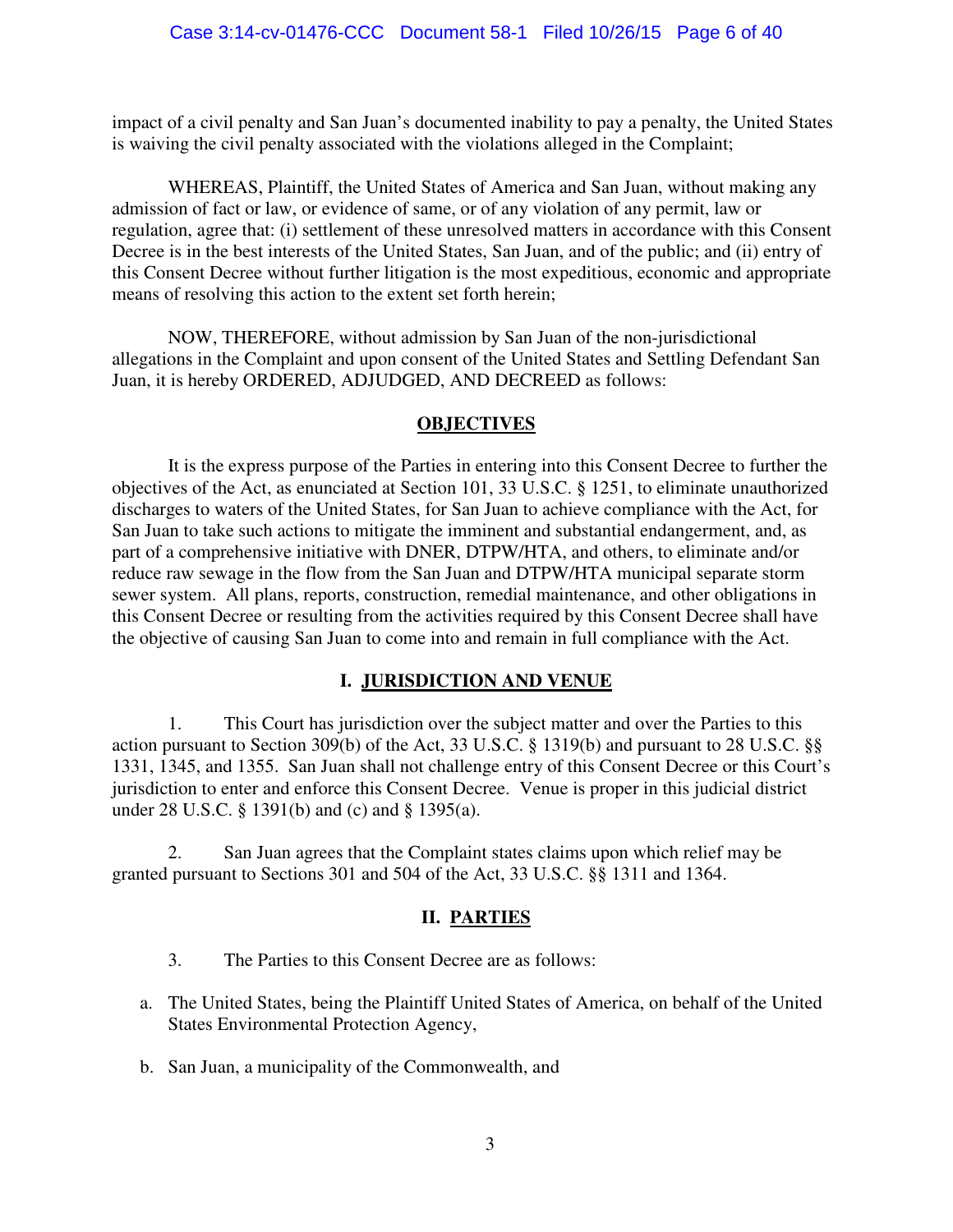c. The Commonwealth is a signatory to this Consent Decree solely and exclusively as a party whose joinder is mandatory pursuant to Section 309(e) of the Clean Water Act, 33 U.S.C. Section 1319(e). The Commonwealth will have no liability under this Consent Decree, except as set forth in Section 309(e), to the extent that the laws of prevent San Juan from raising revenues needed to comply with this Consent Decree. The Commonwealth represents that its present laws do not prevent San Juan from raising revenues needed to comply with this Consent Decree. The Commonwealth expressly recognizes the autonomy of San Juan under the Puerto Rico Autonomous Municipalities Act, Law No. 81 of August 30, 1991, as amended (21 L.P.R.A. Sections 4001 et seq.), to separately negotiate and enter into this Consent Decree. The Commonwealth specifically reserves all defenses to any claims pursuant to Section 309(e), including among other defenses that Commonwealth law does not prevent San Juan from raising revenues needed to comply with such judgment. The Commonwealth's signature on this document shall not itself be deemed to be a waiver of sovereign immunity.

# **III. APPLICATION AND BINDING EFFECT**

<span id="page-6-0"></span>4. The provisions of this Consent Decree shall apply to, inure to the benefit of, and be binding upon the United States, on behalf of EPA, and San Juan, its officers, directors, employees, successors in interest and assigns, and upon all persons, agents, firms, subsidiaries, divisions, and corporations acting under or for them, including any entity which may enter into a contract with San Juan to operate and maintain any Facility governed by this Consent Decree, and such contractor's officers, agents, directors, employees, parent and related companies, subsidiaries, successors in interest and assigns. The Appendices to this Consent Decree are incorporated herein and shall have the same force and effect as all provisions hereto. The undersigned representatives of the United States and San Juan certify that they are fully authorized to enter into this Consent Decree and to execute and to bind legally each signatory to this Consent Decree.

5. Effective from the date of lodging of this Consent Decree until its termination, San Juan shall give written notice of this Consent Decree to any person or entity to whom San Juan may transfer ownership or operation of the Facilities affected by the terms and requirements of this Consent Decree, and shall provide a copy of this Consent Decree to any such person or entity. San Juan shall notify EPA and the United States Department of Justice in writing of any successor in interest at least twenty-one (21) days prior to any such transfer.

6. San Juan shall make a copy of this Consent Decree available to each engineering, consulting and contracting firm to be retained to perform the work or any portion thereof required by this Consent Decree upon execution of any contract relating to such work and shall inform each such engineering firm, consultant or contractor of the terms of this Consent Decree, and shall also so inform each engineering, consulting and contracting firm already retained no later than thirty (30) days after the date of lodging of this Consent Decree. Any action taken by any engineering firm, contractor or consultant to implement San Juan's duties under this Consent Decree shall be considered an action of San Juan for purposes of determining compliance with this Consent Decree.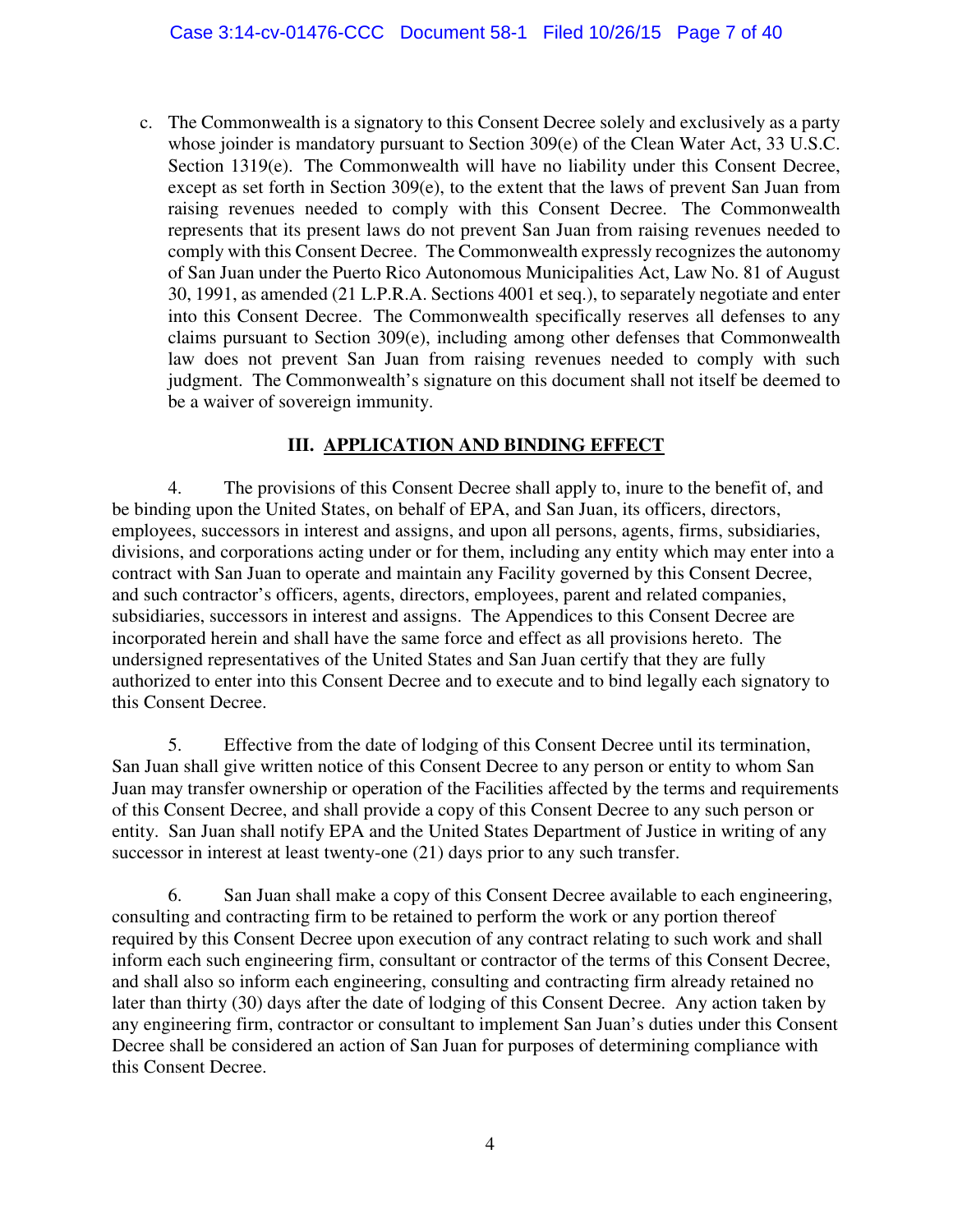7. In any action to enforce this Consent Decree, San Juan shall not raise as a defense the failure by any of their agents, contractors, subcontractors, employees, successors or assigns to take actions necessary to comply with this Consent Decree, except as provided under Section X (Force Majeure) of this Consent Decree. This Section shall not limit San Juan's right to take all appropriate action against any person or entity that causes or contributes to San Juan's failure to perform.

## **IV. DEFINITIONS**

<span id="page-7-0"></span>8. Unless otherwise defined herein, the terms used in this Consent Decree will have the meaning given to those terms in the Act, 33 U.S.C. §§ 1251 *et seq*., and the regulations promulgated thereunder. The following terms, as used in this Consent Decree and for purposes of this Consent Decree only, will be defined as follows:

- a. "Baldorioty de Castro Pump Station," "De Diego Pump Station," and "Stop 18 Pump Station" (collectively, the "DNER Pump Stations") shall mean those pump stations, currently owned and operated by DNER and located at Baldorioty de Castro Avenue, De Diego Avenue, and Roosevelt Street, respectively, in San Juan, Puerto Rico, and include the integrated entity composed of the last manhole in the gravity pipeline segment that feeds the pump stations' wet wells and the pipeline in those sections, the entrance channel(s), the bar screens, the wet wells, the pumps and motors, level indicators, float switches and controllers, electrodes, plug valves, check valves, the electrical motor control center(s) ("MCC") and/or electrical control panels, transfer switches, alternate power units ("APU") and their fuel tanks, disinfection equipment (if any), meters and metering equipment (if any), and any other related equipment (such as continuous monitoring equipment), and the discharge pipelines that extend toward the Facility property limits, including discharge points.
- b. The term "Complaint" shall mean the First Amended Complaint filed by the United States in this action captioned United States v. Municipality of San Juan, et al., Civ. No. 3:14-cv-1476 (CCC).
- c. The term "Consent Decree" shall mean this Consent Decree, including all Appendices hereto, and any modifications made hereto.
- d. The term "date of lodging" shall mean the date on which this Consent Decree is filed for lodging with the Clerk of the Court for the United States District Court for the District of Puerto Rico.
- e. Unless otherwise indicated, the term "day" or "days" as used herein shall mean a calendar day or days. References to "working days" or "business days" shall mean days of the week other than Saturdays, Sundays, holidays, and days containing half-holidays. In computing any period of time under this Consent Decree, if the last day would fall on a Saturday, Sunday or federal or Commonwealth holiday, the period shall continue until the next day other than a Saturday, Sunday, or holiday.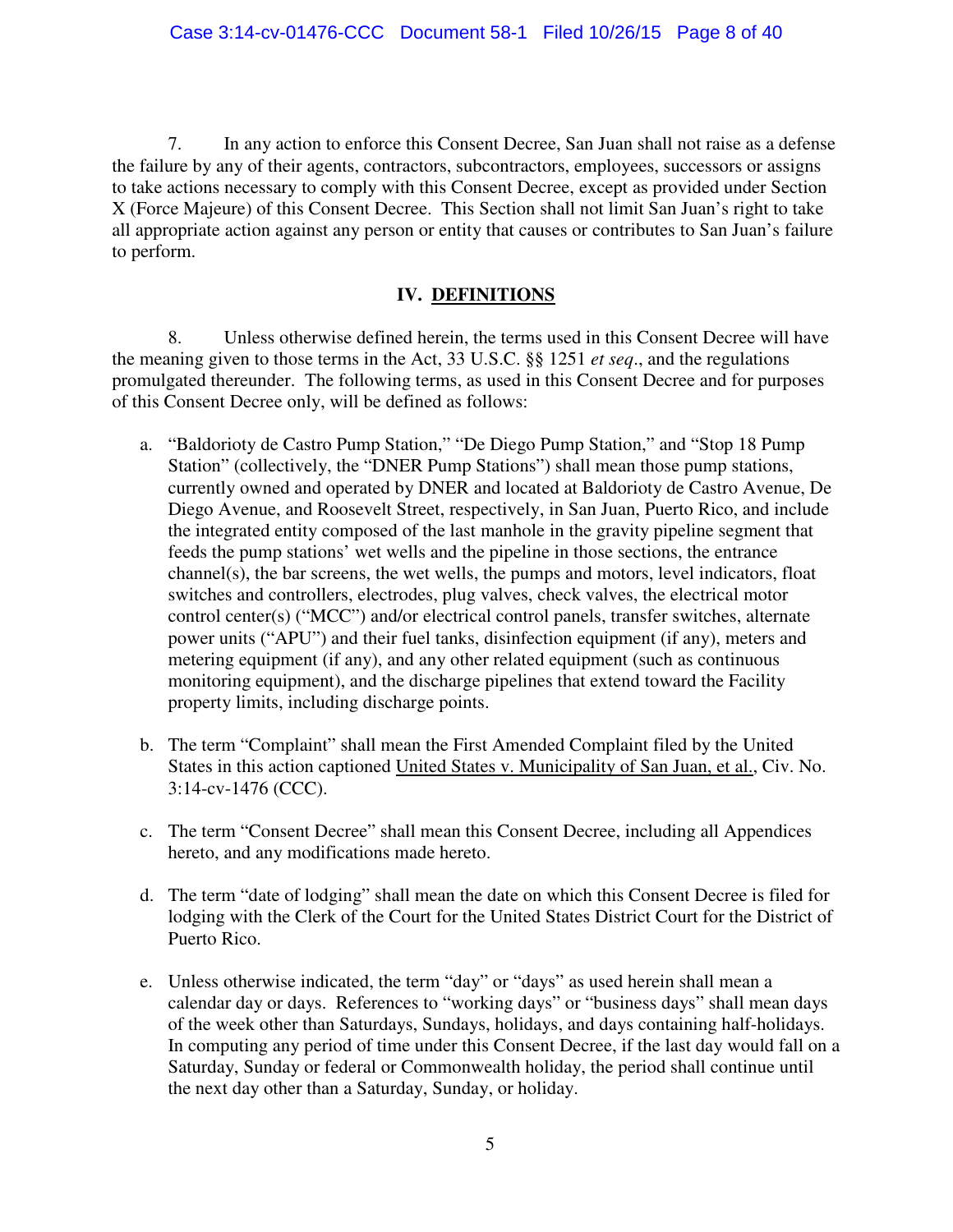- f. The term "DTPW" shall mean the Puerto Rico Department of Transportation and Public Works, its officers, directors, employees, successors in interest and assigns.
- g. The term "DTPW and/or HTA's MS4" or "DTPW and/or HTA's Municipal Separate Storm Sewer System" shall mean DTPW and/or HTA's small municipal separate storm sewer system, as that term is defined in 40 C.F.R. § 122.26(b)(16).
- h. The term "Effective Date" shall mean that date as described in Section XXI (Effective Date).
- i. Unless otherwise indicated, "Facility or "Facilities" shall refer to San Juan's MS4.
- j. The term "HTA" shall mean the Puerto Rico Highway and Transportation Authority, its officers, directors, employees, successors in interest and assigns.
- k. The term "NPDES" shall mean National Pollutant Discharge Elimination System, as established by 33 U.S.C. § 1342.
- l. The term "Parties" shall mean the parties to this Consent Decree: the United States, the Municipality of San Juan, and the Commonwealth of Puerto Rico.
- m. The term "PRASA" shall mean the Puerto Rico Aqueduct and Sewer Authority, its officers, directors, employees, successors in interest and assigns.
- n. The term "Quarterly Report" shall mean the quarterly progress reports to be submitted by San Juan pursuant to Section VIII (Quarterly Progress Reports) of this Consent Decree.
- o. The term "San Juan's MS4" or "San Juan's Municipal Separate Storm Sewer System" shall mean San Juan's small municipal separate storm sewer system, as that term is defined in 40 C.F.R. § 122.26(b)(16).
- p. The term "submit," with respect to documents required to be submitted pursuant to this Consent Decree, shall mean the date the document is placed in the express mail, certified mail, and/or express courier service, unless otherwise specifically stated.

# **V. COMPLIANCE MEASURES**

#### <span id="page-8-0"></span>9. NPDES Permit and Storm Water Management Program ("SWMP")

a. San Juan shall comply with the 2006 Small MS4 General Permit (NPDES Permit No. PRR040036) and continue to develop a Storm Water Management Program ("SWMP") consistent with that permit. San Juan shall comply with the 2006 MS4 General Permit, until such time as MSJ's coverage under a new MS4 General Permit is effective. The SWMP shall be subject to EPA review and San Juan shall amend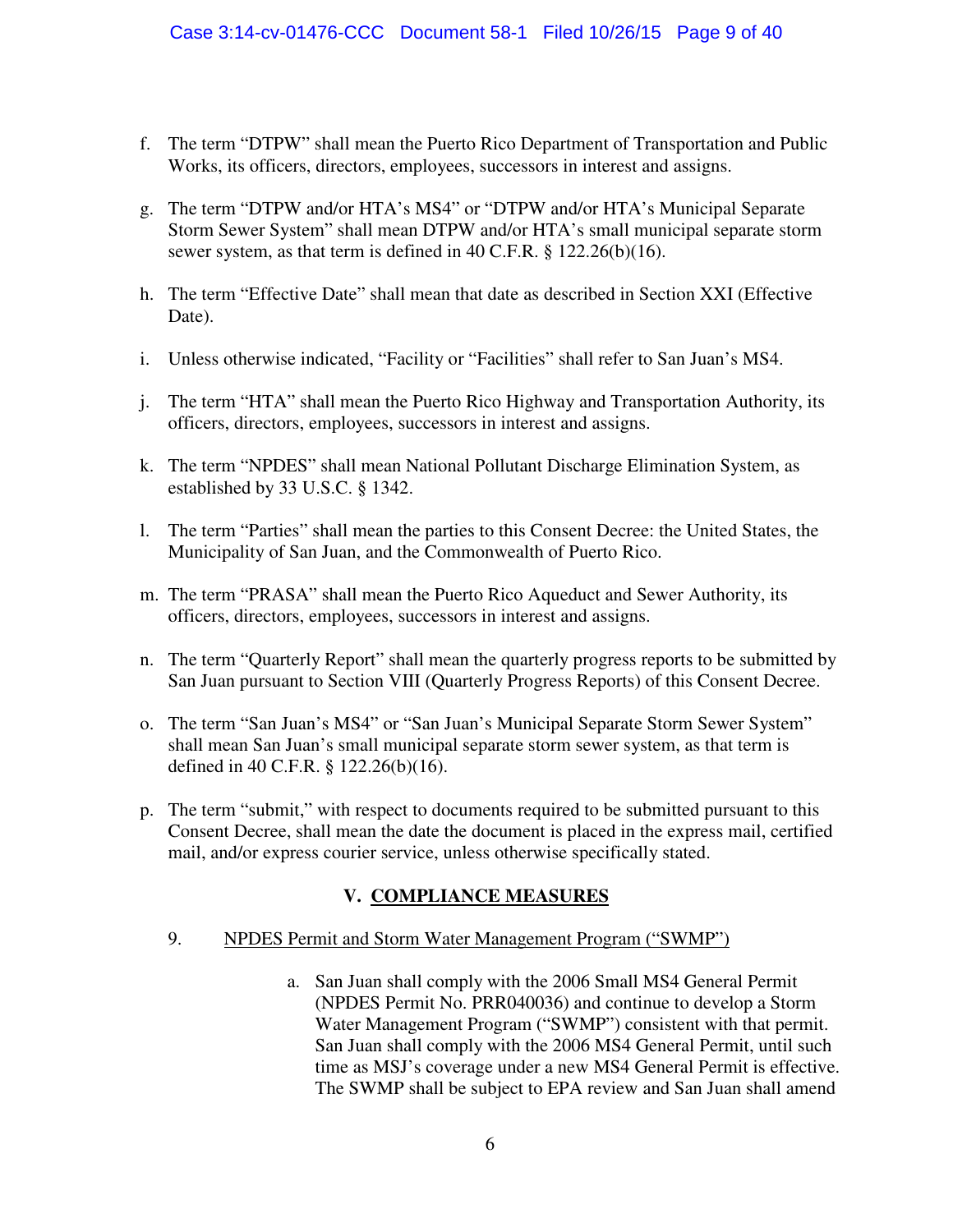its SWMP within ninety (90) days of EPA's request to amend, consistent with EPA's comments. San Juan shall continue implementing its current SWMP and the Annual Report shall contain written certification of San Juan's compliance with its SWMP. The SWMP shall be enforceable under this Consent Decree, as if fully incorporated herein. Any failure to comply with the SWMP shall subject San Juan to stipulated penalties as provided in Section VII (Stipulated Penalties) of this Consent Decree. San Juan shall submit any SWMP modifications to EPA for review with the Annual Report. San Juan shall implement its SWMP modifications.

- b. If a new MS4 General Permit is issued, within the time periods set forth therein, San Juan shall submit to EPA a Notice of Intent ("NOI") to be covered under the new MS4 General Permit and submit a revised SWMP consistent with the new MS4 General Permit and according to the deadlines set forth therein. In the event that any of the requirements (including deadlines) set forth in Section V of this Consent Decree are inconsistent with a new MS4 General Permit, the terms of this Consent Decree shall control unless otherwise modified by the Parties pursuant to Section XIX (Modification), following (if necessary) dispute resolution pursuant to Section XIV (Dispute Resolution).
- 10. San Juan's MS4 Reconnaissance, Investigation, Planning & Design, Implementation, and Construction Work Plans, and Urgent Action Registry
	- a. Not later than the date of lodging of this Consent Decree, San Juan shall commence performance of and comply with the plans for Priority Areas 1A through 1E of its Reconnaissance, Investigation, Planning & Design, Implementation, and Construction Work Plan ("Stage I Work Plan"), as approved by EPA, attached hereto as Appendix A. San Juan's Quarterly Reports shall contain written certification that San Juan is in compliance with the attached Stage I Work Plan. If San Juan is not meeting or cannot meet specific milestones, San Juan shall indicate this in its Quarterly Reports, and request the EPA for an extension to complete said milestone. San Juan's MS4 Annual Reports must contain a status of each of the milestones.
	- b. Performance of Stage I Work Plan for Priority Areas 1A through 1E. San Juan shall complete each of the first three phases (Phase I: Reconnaissance, Phase II: Investigation and Phase III: Planning & Design) for Priority Areas 1A through 1E of the Stage I Work Plan by not later than the dates set forth in Appendix A, which is specifically incorporated herein and binding on San Juan. Within ninety (90) days of the conclusion of Phase III for each Priority Area 1A through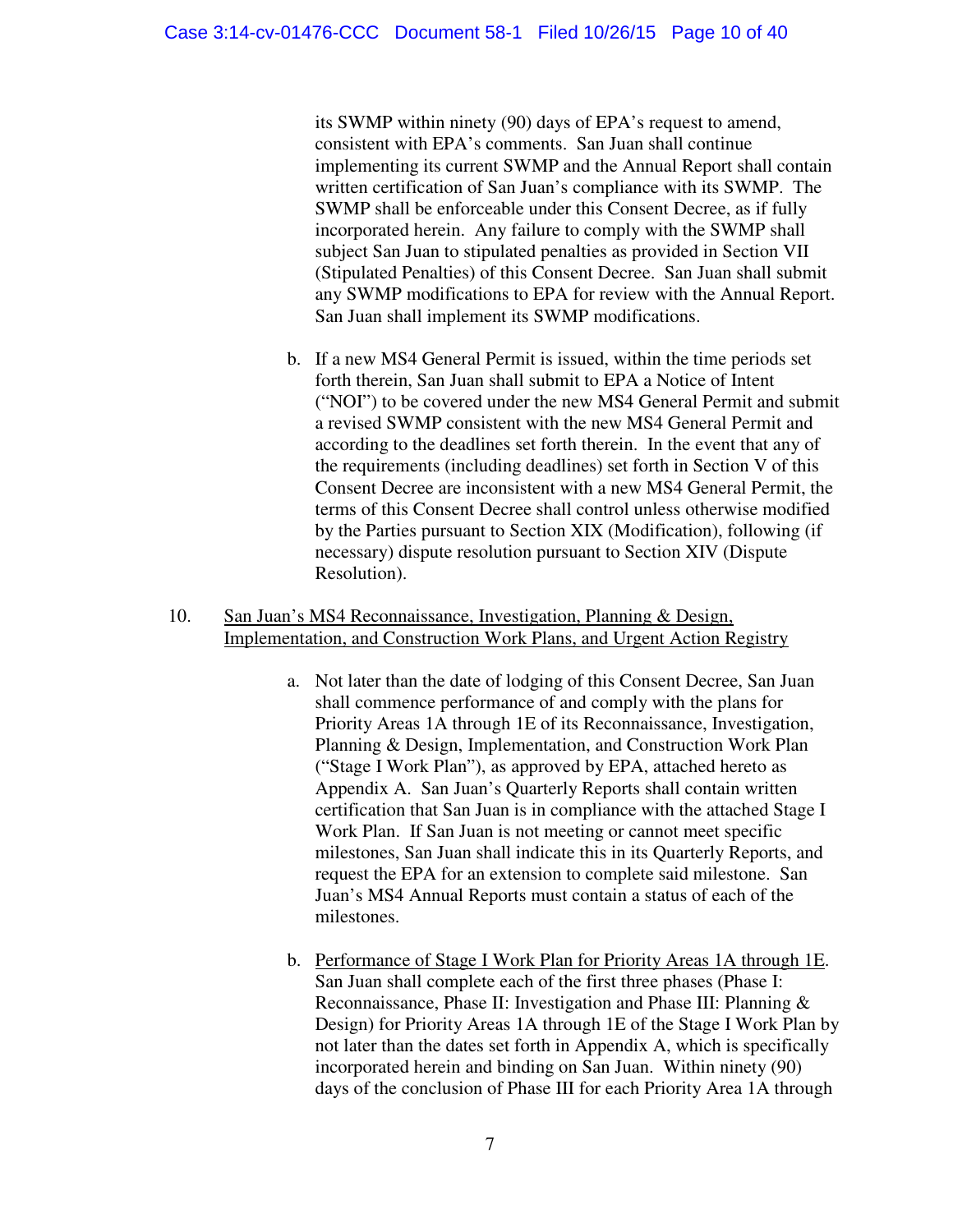1E, San Juan shall submit to EPA for review and approval, pursuant to Section VI (Review and Approval Procedures), a Stage I Phase IV (Implementation and Construction) Schedule. Within one hundred and twenty (120) days of receipt of EPA approval to proceed, San Juan shall commence the Stage I Phase IV activities for each Priority Area 1A through 1E. San Juan shall complete construction of Stage I Phase IV activities within the time set forth in the EPA-approved schedule. Not later than fourteen (14) years after the date of lodging of this Consent Decree, with the exception of those Priority Areas in Appendix A for which Phase IV activities must be completed not later than ten (10) years after the date of lodging, San Juan shall complete all Phases I through IV for Priority Areas 1A through 1E of the Stage I Work Plan. However, Stage I Phase IV work relating to Priority Areas 1A through 1E may be extended where EPA determines that San Juan has made good faith efforts and sufficient progress to justify an extension of the deadline for conclusion of those Phase IV activities. For the purpose of making such determination, EPA may consider any factors and information, including but not limited to financial information submitted pursuant to Paragraph 15. This EPA determination is subject to Section VI (Review and Approval Procedures). Following completion of Stage I Phase IV activities for each sub-ward within the EPA-approved schedule, San Juan shall certify completion of such activities for the prior quarter in Quarterly Reports, pursuant to Section VIII (Quarterly Progress Reports). At a minimum, San Juan's certification of completion shall also certify that San Juan has concluded all necessary Illicit Discharge Detection and Elimination ("IDDE") work for each sub-ward, including that it has mapped the sub-ward, conducted sewer inspections for those outfalls that showed signs of illicit connections/illicit discharges, and eliminated all illicit connections/illicit discharges.

c. Performance of Stage II Work Plan Activities for Each Remaining Priority Area in San Juan. Not later than eight (8) years after the date of lodging of this Consent Decree, San Juan shall submit to EPA for review and approval, pursuant to Section VI (Review and Approval Procedures), a Work Plan ("Stage II Work Plan"), which shall include, but not be limited to, schedules for completion of Phases I through III for each remaining Priority Area in San Juan. (A list of communities comprising such remaining Priority Areas is attached as Appendix A1.) Within ninety (90) days of receipt of EPA approval to proceed with the Stage II Work Plan activities, San Juan shall commence such activities and shall complete each of the first three Phases for each remaining Priority Area by not later than the dates set forth in the Stage II Work Plan, which shall become Appendix A2, hereto, effective on the date EPA approves the Stage II Work Plan.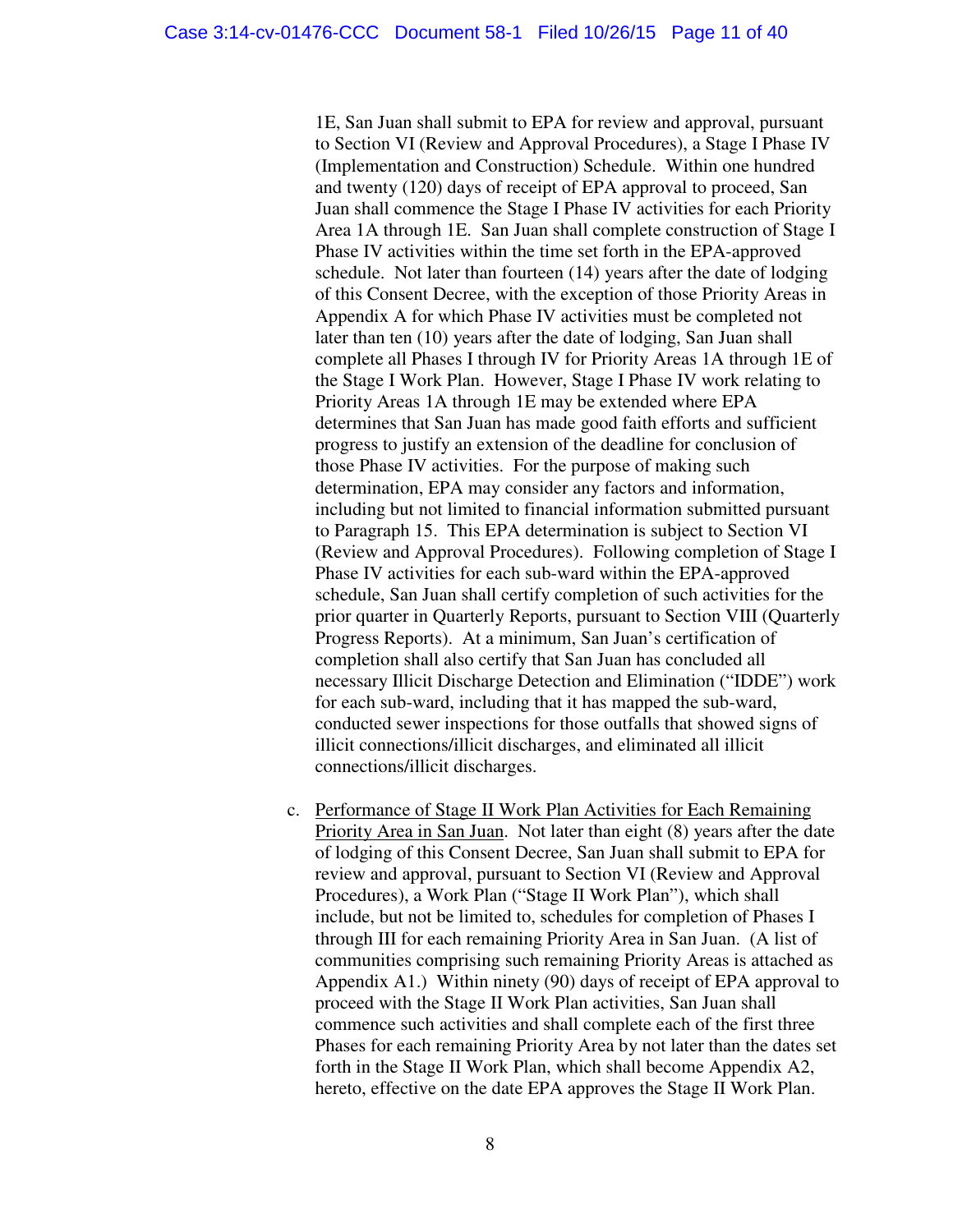Within sixty (60) days of the conclusion of Phase III for each remaining Priority Area, San Juan shall submit to EPA for review and approval, pursuant to Section VI (Review and Approval Procedures), a Phase IV (Implementation and Construction) Schedule. The Stage II Phase IV Work Plan Schedule shall become Appendix A3, hereto, effective on the date EPA approves the schedule. Within one hundred and twenty (120) days of receipt of EPA approval to proceed, San Juan shall commence the Stage II Phase IV activities for each remaining Priority Area. San Juan shall complete construction of Stage II Phase IV activities within the time set forth in the EPAapproved schedule. Following completion of Phase IV activities under the Stage II Work Plan, San Juan shall certify completion of such activities for the prior quarter in Quarterly Reports, pursuant to Section VIII (Quarterly Progress Reports).

- d. Minimum Standards for San Juan Work Plans. The following minimum standards shall apply to each Work Plan (Stage I and Stage II Work Plans) required by this Consent Decree. For all work performed in each Phase of each Work Plan, San Juan shall develop a Quality Assurance and Quality Control Plan and Traffic Work Plan.
- i. Phase I (Reconnaissance) of the Work Plan shall include, but not be limited to: (a) information and data gathering for asset map generation, outfall reconnaissance, and asset map updating and verification, (b) identification of suspicious or illicit flow in storm sewer pipes, (c) identification of potential interconnections between systems and straight pipe connections, (d) review of and prioritization based on history of complaints, where applicable, (e) identification of suspicious surface depressions on or about sewer pipe or manhole areas, (f) identification of sewer pipes where obstructions were encountered and cleaning actions will be required, and (g) documentation of preliminary findings from the field verification exercise in anticipation of Phase II (Investigation) activities. San Juan may rely on and incorporate existing studies, reports, and other information for purposes of satisfying the requirements of Phase I.
- ii. Phase II (Investigation) of the Work Plan shall include, but not be limited to: (a) preparation and implementation of a sewer system cleaning and inspection schedule, (b) creation of a manhole and catch basin inspection digital database including photographs and digital video DVDs, (c) where needed, performance of additional reconnaissance activities such as CCTV and camera inspections, dye testing, visual inspection, smoke testing, sounding, or other means to confirm connectivity, condition of assets and sources of illicit discharges or interconnections, (d) identification of all interconnections and illicit flows or discharges to either system (MS4 or sanitary sewer) found during Phase I and Phase II, (e) preparation of a final Phase II Report, incorporating all findings of Phases I and II, and (f)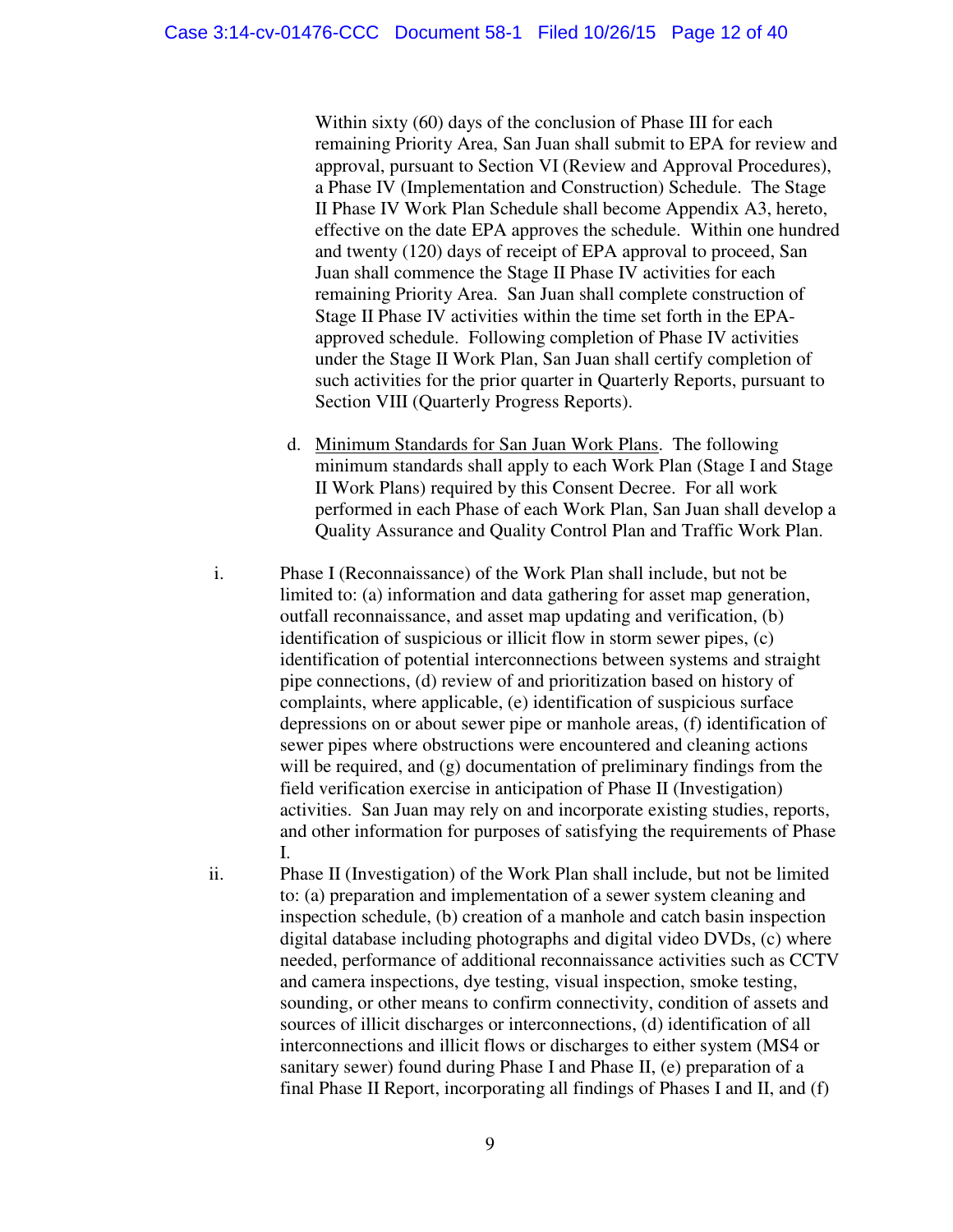submission of updated Outfall and MS4 maps in GIS format (i.e., Shapefiles).

iii. Phase III (Planning and Design) of the Work Plan shall include, but not be limited to: (a) development of proposed actions to minimize or prevent flooding caused by the MS4. For purposes of this Consent Decree, flooding is considered caused by the MS4 when it occurs due to inadequate capacity of the storm sewers, disrepair, or improper operation and maintenance (including cleaning) of the MS4, (b) development of proposed actions to eliminate interconnections and illicit connections or discharges and repair, replace and/or construct storm water manholes, storm water sewer pipes, storm water catch basins, storm water pump stations, construction and routine inspection and maintenance activities and schedules, and any other alternatives or actions to properly operate and maintain the MS4, according to the priority established in the Work Plan attached hereto as Appendix A (or Appendix A2, as the case may be), (c) completion, if needed, of storm sewer capacity analysis where storm sewer replacement or upgrades are planned during this Phase and where replacement or upgrades are necessary, and (d) preparation of a final Phase III Report and Proposed Phase IV Implementation Schedule. iv. Phase IV (Implementation) of the Work Plan shall complete the work contemplated by the Phase III Report and Proposed Phase IV Implementation Schedule according to the schedules set forth therein.

- e. MS4 Maps. San Juan shall submit revised maps of its MS4 (including results of Outfall Reconnaissance activities for the year) in GIS format (i.e., Shapefiles) on an annual basis along with the Annual Report.
- f. Urgent Action Registry and Schedule for Elimination of Illicit Discharges. San Juan shall submit, with each Quarterly Report, an Urgent Action Registry containing information describing all complaints from EPA, PRASA, DTPW/HTA, DNER, EQB, and any other government agency or citizen providing notice of a complaint of illicit discharges in San Juan's MS4 without regard to severity of the suspect discharge. This Urgent Action Registry will also include the status of the reconnaissance and/or investigation performed by San Juan of these complaints, the expected date for correcting or eliminating any interconnections identified during such reconnaissance and/or investigation, and the expected date for eliminating each illicit discharge, interconnection, or problem so identified, according to the priority described therein. For those discharges identified to be included in this Urgent Action Registry as a result of the aforementioned complaints, the following discharges shall be maintained in the Urgent Action Registry until corrected or eliminated: (i) any discharge that, based on field screening, meets or exceeds 3 mg/L of ammonia and with a flow rate of 2 gallons per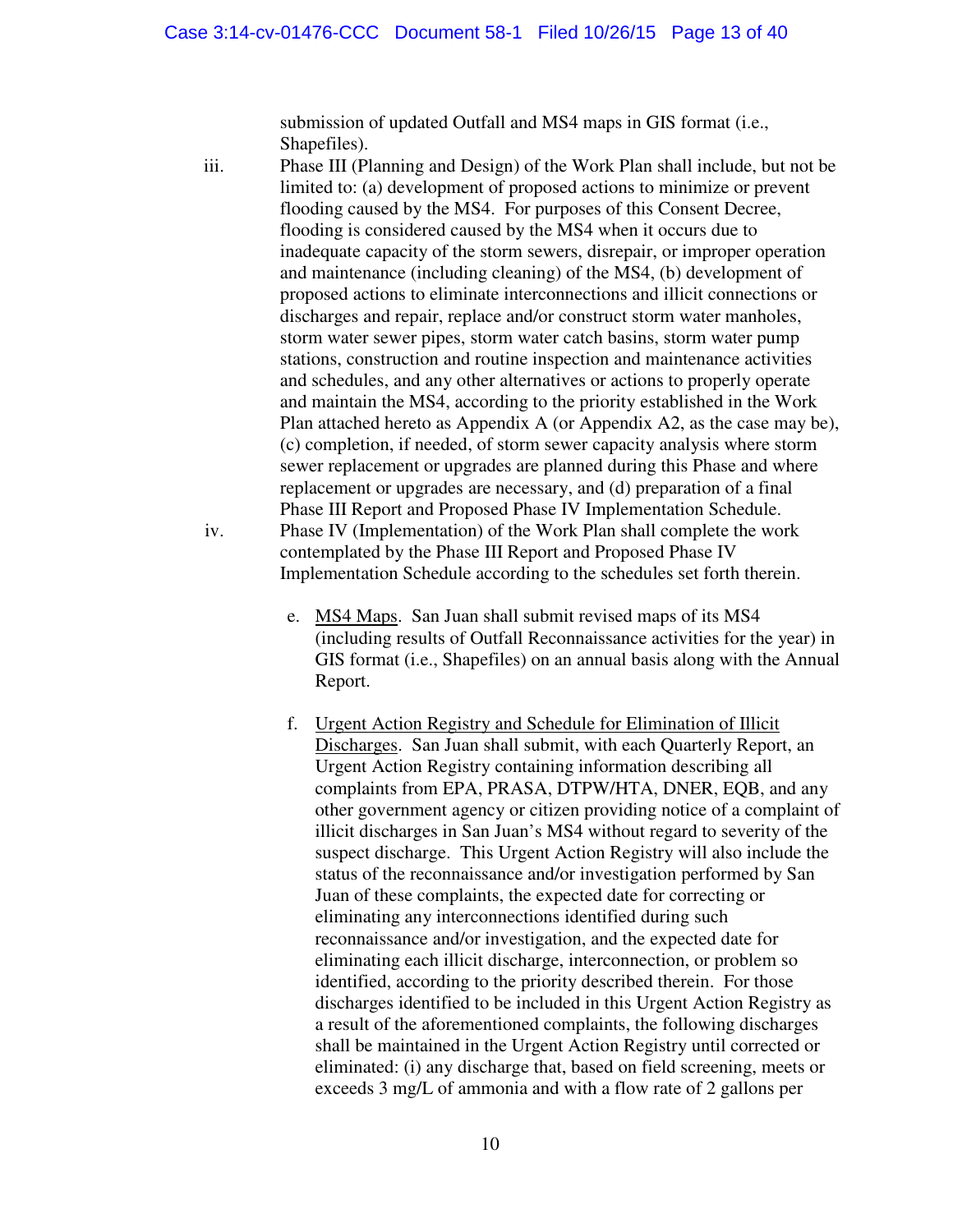minute or more, or (ii) any discharge that violates Puerto Rico's Water Quality Standards Regulation 1303.1 A, B, E, and H with a flow rate of 2 gallons per minute or more. A copy of the current Urgent Action Registry is attached hereto as Appendix B. All illicit connections and discharges included in the Urgent Action Registry shall be eliminated as soon as possible, but no later than one (1) year from the date of identification. The Urgent Action Registry, for each illicit connection or discharge that will not be eliminated within one (1) year, shall include the reasons for needing additional time (which shall not exceed three (3) years) to correct the problem. Subject to EPA review and approval, pursuant to Section VI (Review and Approval Procedures), San Juan may request that an item listed on the Urgent Action Registry be removed from the Urgent Action Registry and be deferred to the Work Plan, to be addressed according to the timelines and priorities memorialized therein. Once the problem is corrected or the illicit discharge or interconnection is otherwise addressed, the Urgent Action Registry shall include the date that the corrective action was implemented. Following submission of this information, the item can be removed from or coded as addressed in the Urgent Action Registry in the next Quarterly Report.

#### 11. Capital Improvements to San Juan's MS4 and Other Measures

- a. *Installation, Inspection, Maintenance, and/or Replacement of Warning Signs at MS4 Outfalls*
- i. Commencing not later than fifteen (15) days after the date of lodging of this Consent Decree, and continuing thereafter at a rate not less than once every two (2) months, San Juan shall inspect each warning sign. Not later than thirty (30) days after the date of lodging of this Consent Decree, San Juan shall submit information on the locations of signs currently posted.
- ii. If, at the time of inspection, the warning signs are damaged or altered such that the content of the warning is no longer visible, or if the sign is no longer in its place or is missing, or if it no longer effectively communicates its contents, then within ten (10) business days, San Juan shall fix or reinstall the sign.
- iii. San Juan may request a reduction in the frequency of the warning sign inspections. Such request shall be submitted, in writing, to EPA for review and approval, pursuant to Section VI (Review and Approval Procedures), and explain why such reduced frequency is appropriate.
- iv. If the sanitary wastewater discharge flowing from an outfall is eliminated during two (2) quarters and complies with the Water Quality Standards, subject to EPA review and approval, pursuant to Section VI (Review and Approval Procedures), San Juan may remove the warning sign relating to that outfall, subject to EPA's right to require warning signs to be reposted. Results of screening (using measurements of ammonia, pH, turbidity,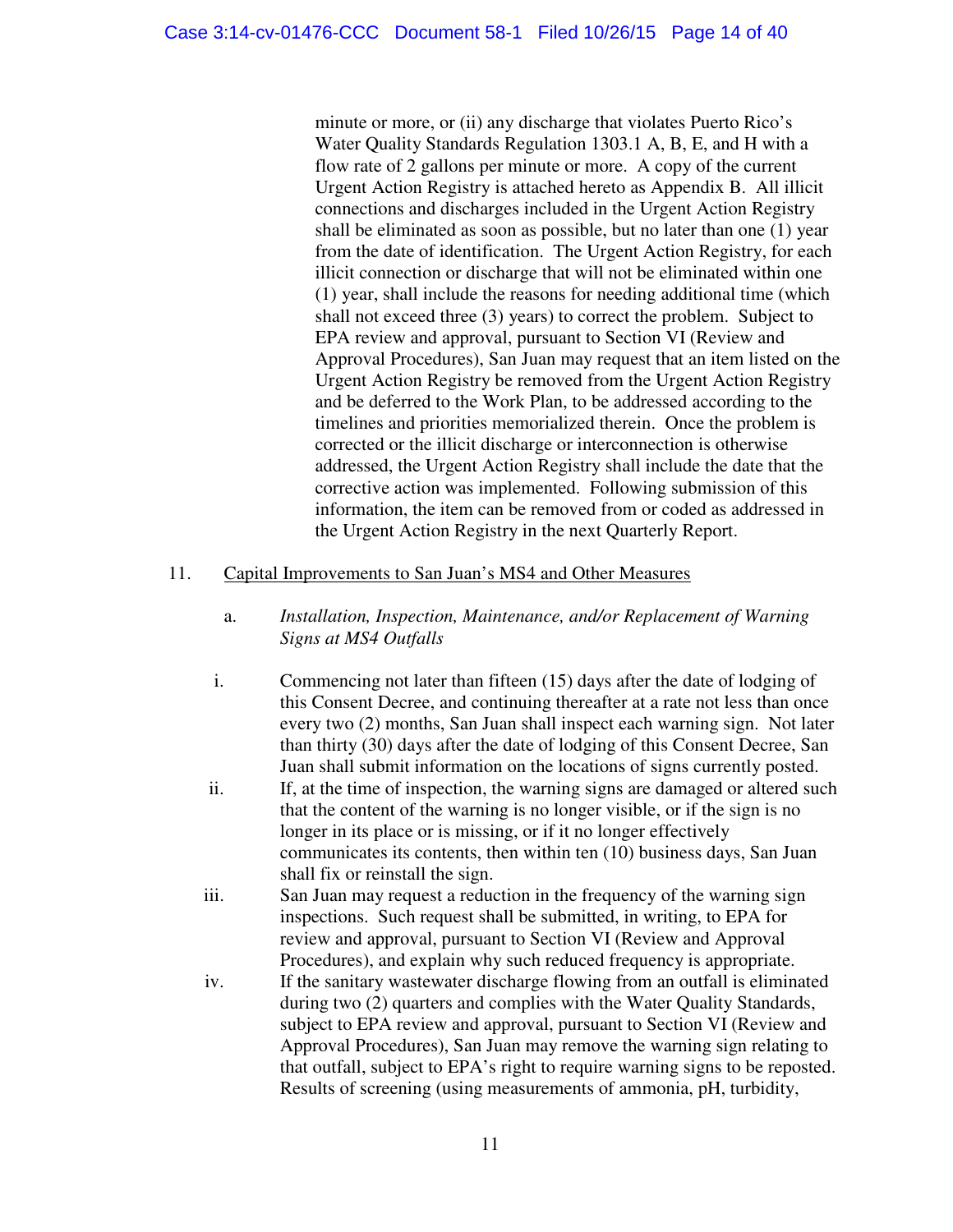temperature, and field observations) and/or laboratory analysis for indicator pollutants (fecal coliform, total coliform, enterococcus, surfactants, and other pollutants in Table II of Appendix D (Monitoring Parameters) and the SWMP) of discharges at the MS4 outfall points shall be submitted to EPA, pursuant to Section VIII (Quarterly Progress Reports).

- v. San Juan shall create a table, spreadsheet, database or other system for collecting information on sign inspections, including but not limited to such information as the sign locations (including a general description referring to streets or water body and including latitude and longitude), the date(s) inspected, condition of the sign, and the date that any remedies were completed. This information shall be submitted to EPA, pursuant to Section VIII (Quarterly Progress Reports).
- vi. The language, dimensions, design, and placement locations of the warning signs approved by EPA are described in Appendix C (Warning Signs) hereto. EPA reserves the right to modify the language, dimensions, design, and/or placement of warning signs.
- vii. San Juan shall install additional warning signs at outfalls on property owned or controlled by San Juan no later than fifteen (15) days after receipt of a written request to do so by EPA or no later than fifteen (15) days after San Juan identifies sanitary wastewater discharging from an MS4 outfall. Regardless of whether such action is requested by EPA, San Juan shall install additional warning signs at outfalls for: (i) any discharge that, based on field screening, meets or exceeds 3 mg/L for ammonia and with a flow rate of 2 gallons per minute or more, or (ii) any discharge that violates Puerto Rico's Water Quality Standards Regulation 1303.1 A, B, E, and H with a flow rate of 2 gallons per minute or more.
	- b. *Vacuum Truck Sludge Disposal Plan.* Not later than ninety (90) days after the date of lodging of this Consent Decree, San Juan shall submit its plan to EPA for review and approval, pursuant to Section VI (Review and Approval Procedures), for proper disposal of vacuum truck and storm sewer cleaning sludges. Development of this Vacuum Truck Sludge Disposal Plan shall include, but shall not be limited to, consideration of construction and operation of a sludge drying bed(s) and any other means for disposal of sludges in compliance with all applicable federal and Commonwealth law and regulations. San Juan may enter into an agreement to implement the Sludge Disposal Plan in coordination with PRASA or another entity; however, the failure to enter into or perform under such an agreement shall not excuse San Juan from the requirement to fully implement the Vacuum Truck Sludge Disposal Plan. San Juan's sludge disposal plan shall be incorporated into its SWMP. The failure to complete the construction of a sludge drying bed or implement the Sludge Disposal Plan shall not be a basis for extending any deadlines or schedules required under this Consent Decree.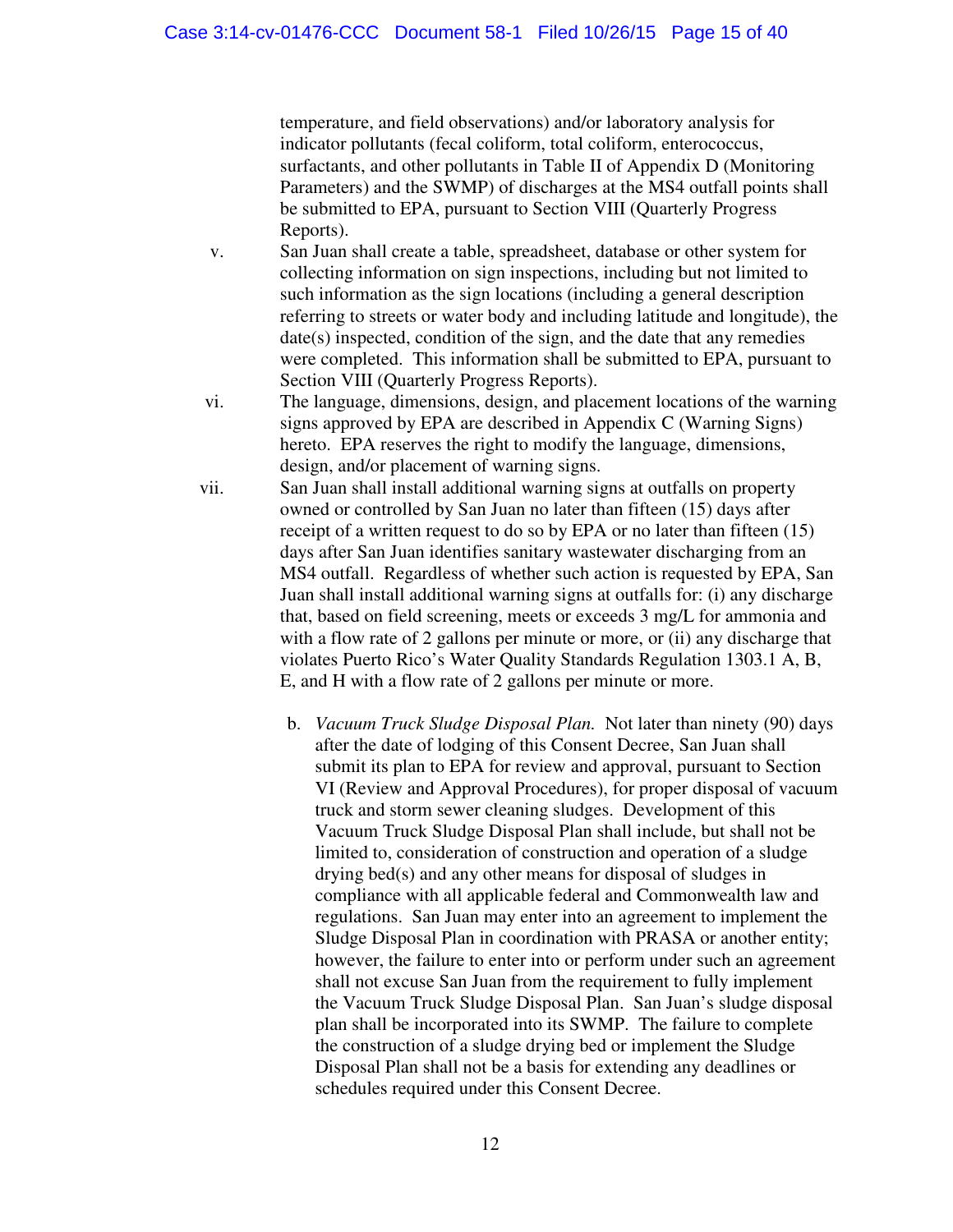- c. *Buena Vista Santurce Pump Station Operation.* Not later than three (3) months from the date of lodging of this Consent Decree, San Juan shall submit to EPA for review and approval, pursuant to Section VI (Review and Approval Procedures), Standard Operating Procedures ("SOPs") for pump station cleaning, sludge sampling and disposal, operation and preventive maintenance procedures (including operator checklists), booms for floatables control, and emergency and backup pump equipment and operation (including procedures and criteria for installing and operating portable pumps).
- d. *Replacement of Flap Valve East of Stop 18 Pump Station*.Not later than sixty (60) days after the date of lodging of the Consent Decree, San Juan shall develop and submit to EPA for review a plan, including its proposed implementation schedule, to address the operation of the repair or replacement of a gate, flap valve or other device for the storm water sewer system located at Calle Morales. This plan shall consider the repair or replacement of a gate, flap valve or other device, or any other alternative to address and abate backflow from the receiving waters into the storm sewer system in this vicinity, particularly the Colectora Box Culvert and the DNER Stop 18 Pump Station. Within ninety (90) days of submission to EPA of the Flap Valve Repair or Replacement Plan, San Juan shall fully implement the plan and certify its completion in the next Annual Report required pursuant to the MS4 General Permit upon completing the plan implementation.

### 12. Asset Management Program, Standard Operating Procedures ("SOPs"), Including Schedules for San Juan MS4 Routine Sewer Cleaning

As part of its Stage I and Stage II Work Plans, San Juan shall develop an Asset Management Program, including protocols and standard operating procedures concerning the inspection, cleaning, and repair of components of its MS4 infrastructure (including, but not limited to, storm sewers, force mains, storm water pump stations, wet wells, catch basins, manholes, tide gates, and outfall structures) to reduce surcharging of storm sewers during storm events. San Juan shall ensure that the MS4 is consistently cleaned in accordance with the MS4 Permit (See Section 6.9 Proper Operation and Maintenance), the SWMP, and Section 4.3 of EPA's MS4 Program Evaluation Guidance, EPA-833-R-07-0, available at [http://www.epa.gov/npdes/pubs/ms4guide\\_withappendixa.pdf.](http://www.epa.gov/npdes/pubs/ms4guide_withappendixa.pdf) Not later than one (1) year from the date of lodging of this Consent Decree, San Juan shall provide to EPA for review and approval, pursuant to Section VI (Review and Approval Procedures), a routine cleaning itinerary and checklist to facilitate the cleaning of the San Juan MS4 after Phase II activities are concluded for each sub-ward. San Juan shall use all available information to identify locations in need of cleaning, and to prioritize its MS4 maintenance consistent with its priority area and priority subarea designations in the Work Plans.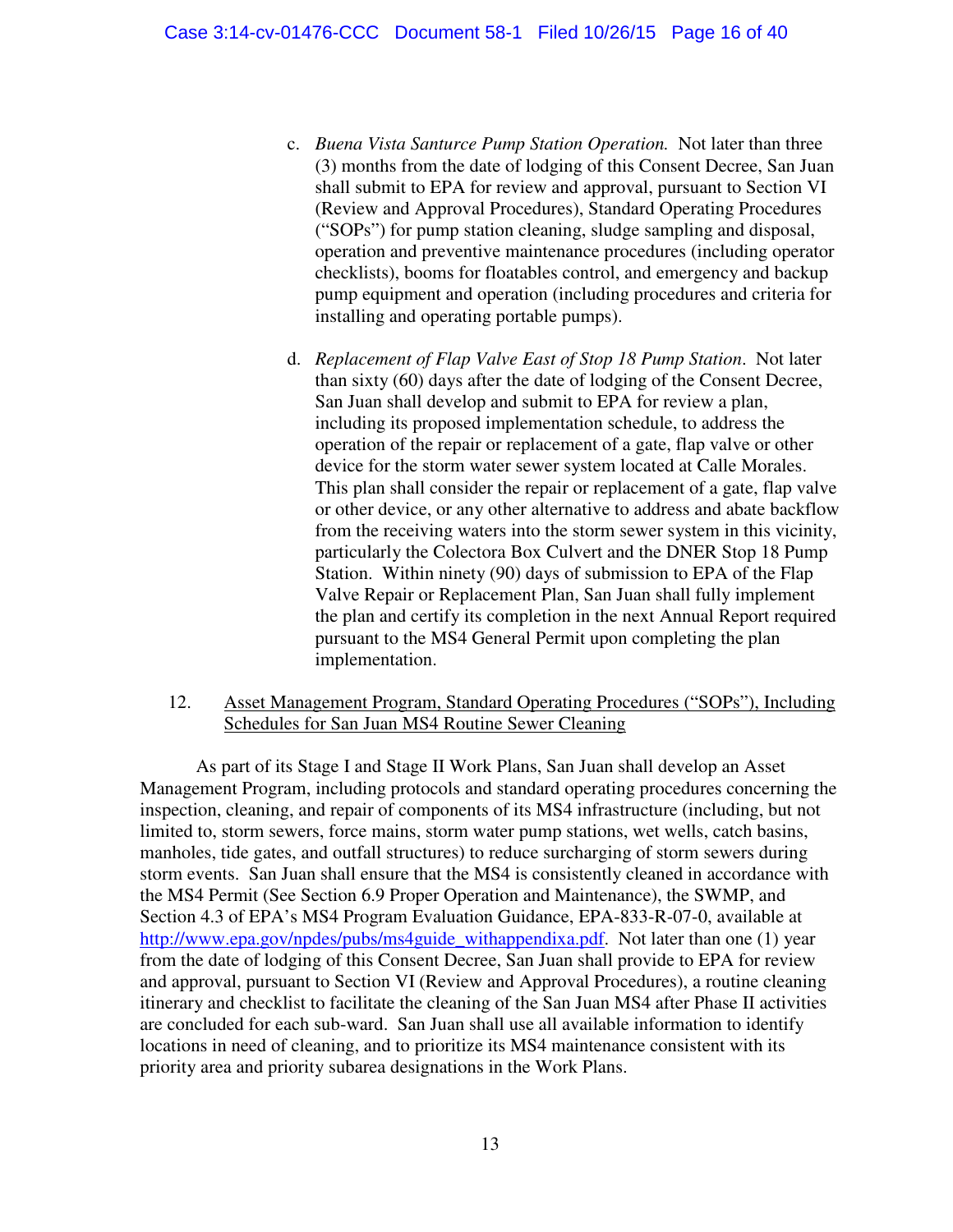## Case 3:14-cv-01476-CCC Document 58-1 Filed 10/26/15 Page 17 of 40

#### 13. Spill Prevention Control and Countermeasures Plans/Spill Control Plans

- a. Within six (6) months of the date of lodging of the Consent Decree, San Juan shall develop, submit to EPA for review, and implement the final SPCC Plans for San Juan's MS4 Pump Stations, as required by current regulations. These SPCC plans shall be in full compliance with the SPCC regulations under Section 311 of the Act and 40 CFR Part 112. The submittal shall contain written certification that each of the SPCC Plans fully complies with 40 CFR Part 112 and Section 311 of the Act.
- b. Within one (1) month of the date of completion of the SPCC Plan implementation pursuant to Paragraph 13.a. above, San Juan shall submit written certification that it has fully implemented the SPCC Plan and is in full compliance with 40 CFR Part 112 and Section 311 of the Act in the next Quarterly Report, pursuant to Section VIII (Quarterly Progress Reports).
- c. Within one (1) year of the date of lodging of this Consent Decree, San Juan shall submit to EPA a Spill Control Plan for containing and remediating spills or leaks of petroleum products or hazardous substances into its MS4. San Juan's Spill Control Plan shall be incorporated into its SWMP.

#### 14. Water Quality Monitoring and Outfall Reconnaissance Inventory Program

- a. *Pump Station Effluent Sampling Plans and Analysis.* Beginning not later than six (6) months after the date of lodging of the Consent Decree, San Juan shall collect samples ("monitoring") at its Pump Stations' effluent discharge points in accordance with Appendix D (Monitoring Parameters).
- b. *Outfall Reconnaissance Inventory Program*
- i. Not later than three (3) years after the date of lodging of this Consent Decree, San Juan shall complete its Outfall Reconnaissance Inventory ("ORI") throughout the entire Municipality. San Juan shall complete at least 20% of this ORI within one (1) year of the date of lodging of this Consent Decree, at least 40% within two (2) years of the date of lodging of this Consent Decree and 100% within three (3) years of the date of lodging of this Consent Decree. San Juan may rely on data developed by the San Juan Bay Estuary Program ("SJBEP") through outfall reconnaissance or similar activities performed by SJBEP or its contractors in and around the Municipal area for purposes of complying with this requirement.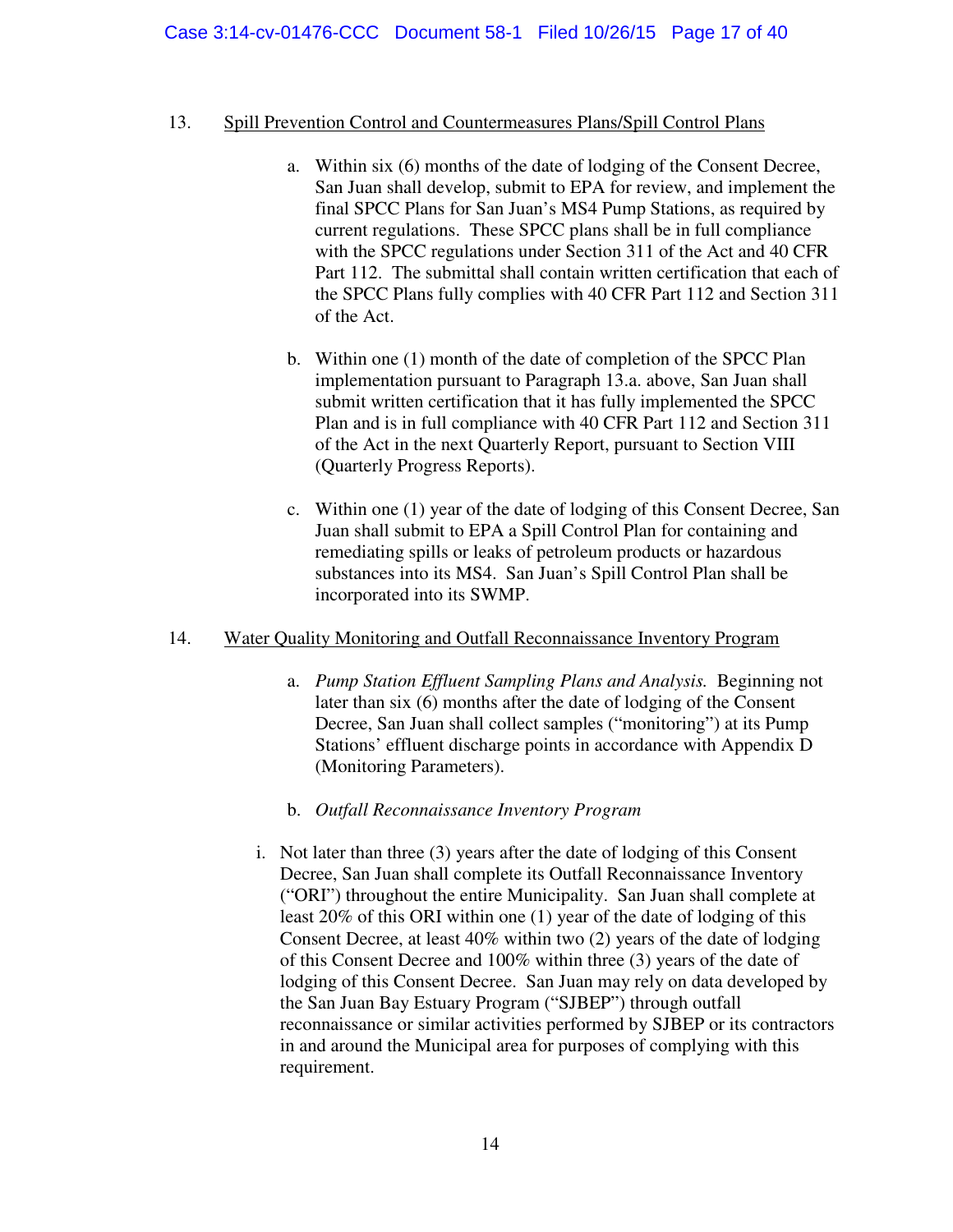- ii. At a minimum, the ORI program shall include, but not be limited to, the inspection of every outfall or point where San Juan's MS4 discharges into a receiving water. At each outfall, MSJ shall utilize field tests for ammonia, pH, chlorine and temperature; assess for odor, surfactants, turbidity, foam, trash, and color. MSJ must also identify and assess any straight pipe discharges (discharges from non-MS4 outfalls (e.g., direct discharge pipes from residences, businesses, industrial facilities)) that it encounters during the survey.
- iii. Where monitoring required by subparagraph (ii), above, is inconclusive (either not clearly denoting illicit discharges or not clearly denoting no illicit discharges), San Juan shall conduct sampling and laboratory analysis for indicator pollutants identified in Table 2 of Appendix D (Monitoring Parameters). Samples shall be taken in accordance with San Juan's SWMP (see also, e.g., Illicit Discharge Detection and Elimination: A Guidance Manual for Program Development and Technical Assessments, Center for Watershed Protection and Robert Pitt (Oct. 2004)) and with 40 C.F.R. Part 136.
- iv. If the sampling results (including field testing and laboratory results) for MSJ MS4 outfalls show an exceedance of the Water Quality Standards, and/or shows signs of an illicit connection/discharge, San Juan shall address this in its Work Plan and include in the Quarterly Report for the relevant period, the actions it plans to take to reduce these exceedances and/or illicit connections to the maximum extent practicable, as required by the MS4 Permit. When the actions described therein have been implemented, San Juan shall include in the Quarterly Report for the relevant period, the actions it has taken or will take. Note that inclusion in the Work Plan can satisfy quarterly reporting requirements. If EPA determines that the actions proposed or already taken by San Juan are not sufficient to address the exceedances, EPA may require San Juan to take additional measures, as appropriate.
- v. Consistent with San Juan's SWMP, San Juan shall maintain an ORI Tracking Database. San Juan shall submit the ORI Tracking Database in electronic format to EPA in its Annual Reports required pursuant to the MS4 General Permit. The ORI Tracking Database shall include information on each outfall (including locations (latitude and longitude), street names, coordinates, and receiving water bodies) and whether illicit discharges are suspected or confirmed. The ORI Tracking Database shall also include the identity of the entity which owns or operates (or is reasonably believed to own or operate) the illicit discharge point (e.g., San Juan, PRASA, DTPW/HTA, DNER, privately owned homes or businesses, etc. with straight pipe connections/discharges, etc.). These outfalls shall also be placed in San Juan's Work Plan and prioritized therein.
- vi. Outfall data shall be used to update MSJ's MS4 maps.
- vii. San Juan shall include in its ORI Tracking Database the information in Paragraph 14.b.v. above, for each straight pipe discharge. San Juan shall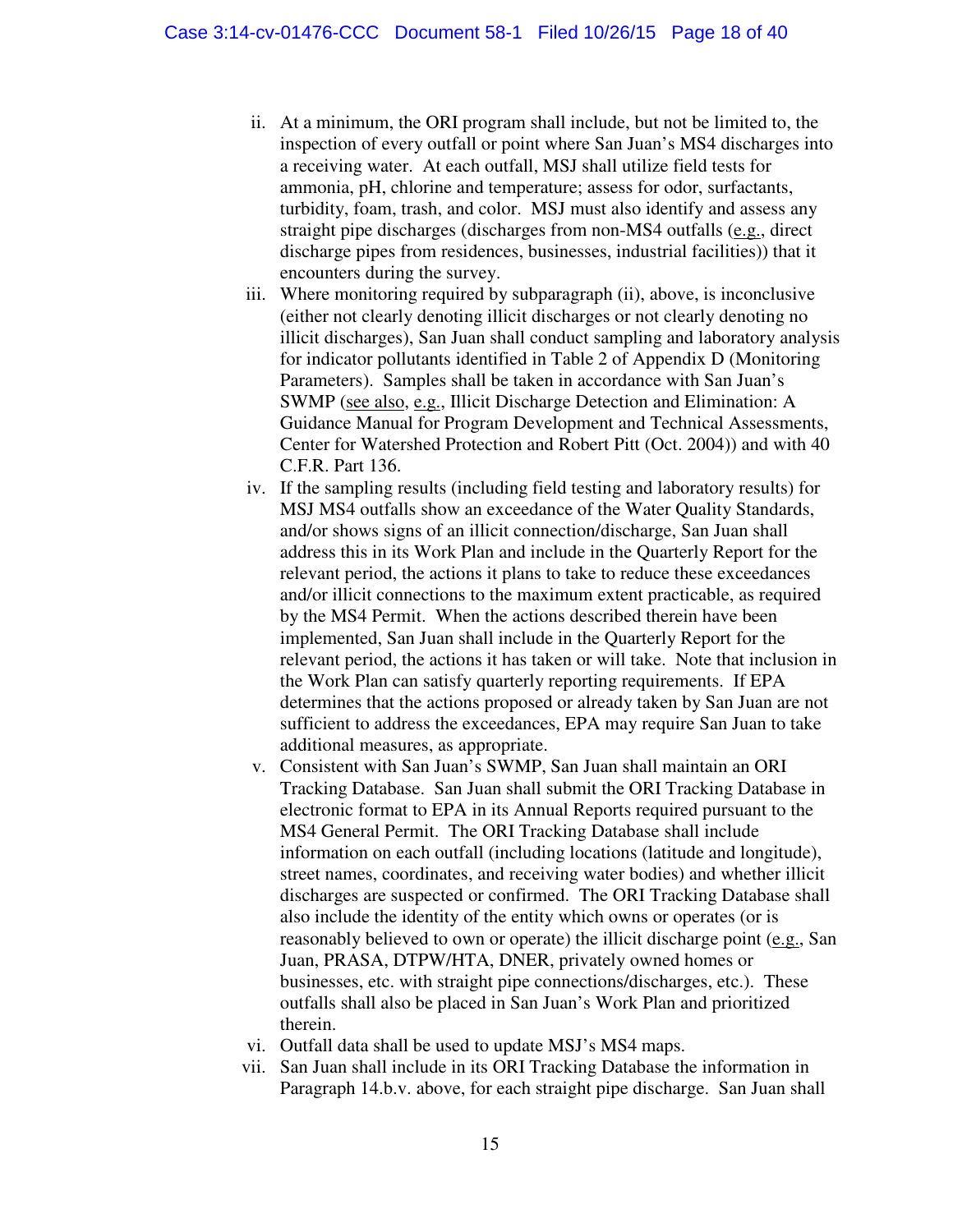provide notice to the discharger, EQB, and/or PRDOH and shall also notify PRASA to request or facilitate construction of an authorized connection to a sanitary sewer.

- 15. Funding and Financial Reporting
	- a. Notwithstanding the financial contributions or potential contributions of other entities (including but not limited to DTPW/HTA and DNER), pursuant to Paragraph 15.b., below), beginning with its first fiscal year after the date of lodging of this Consent Decree, San Juan shall budget sufficient funds for each operating year to implement all measures in the SWMP, comply with the MS4 Permit, and comply with all the requirements of Section V (Compliance Measures) of this Consent Decree. With each Annual Report due under the MS4 General Permit, San Juan shall submit (i) its annual budget, including line items of sufficient specificity to identify amounts required to comply with the requirements of this Consent Decree and (ii) documents indicating spending to date and expected completion date for each MS4 program project required by this Consent Decree for which the annual expense exceeds \$500,000. San Juan shall submit quarterly budgets and cash flow projections within thirty (30) days of a written request by the United States to submit this information.
	- b. Subject to the entry by the Court of agreements between the United States and DNER and/or between the United States and DTPW/HTA in this matter, and pursuant and to the extent provided for in those agreements, certain funds may be deposited into the Court Registry Account to be used by DTPW/HTA, and/or San Juan. San Juan shall use these funds solely for the purpose of completing the activities under the Stage I Work Plan and to be performed in and around the De Diego, Stop 18, and Baldorioty de Castro Priority Areas. San Juan may request that EPA review and approve requests for reimbursement for completion of such work from the Court Registry, pursuant to this Consent Decree and/or other applicable agreement or order. San Juan may request reimbursement under the terms of the Consent Decree between the United States and the Puerto Rico Department of Natural and Environmental Resources in this action using the Reimbursement Claim Form and Procedures attached hereto as Appendix E.
	- c. Nothing in this Consent Decree shall be construed to limit the Parties from agreeing to a reallocation of funds to be paid into the Court Registry Account and to be available for reimbursement to effect the timely and efficient completion of the objectives of this Consent Decree.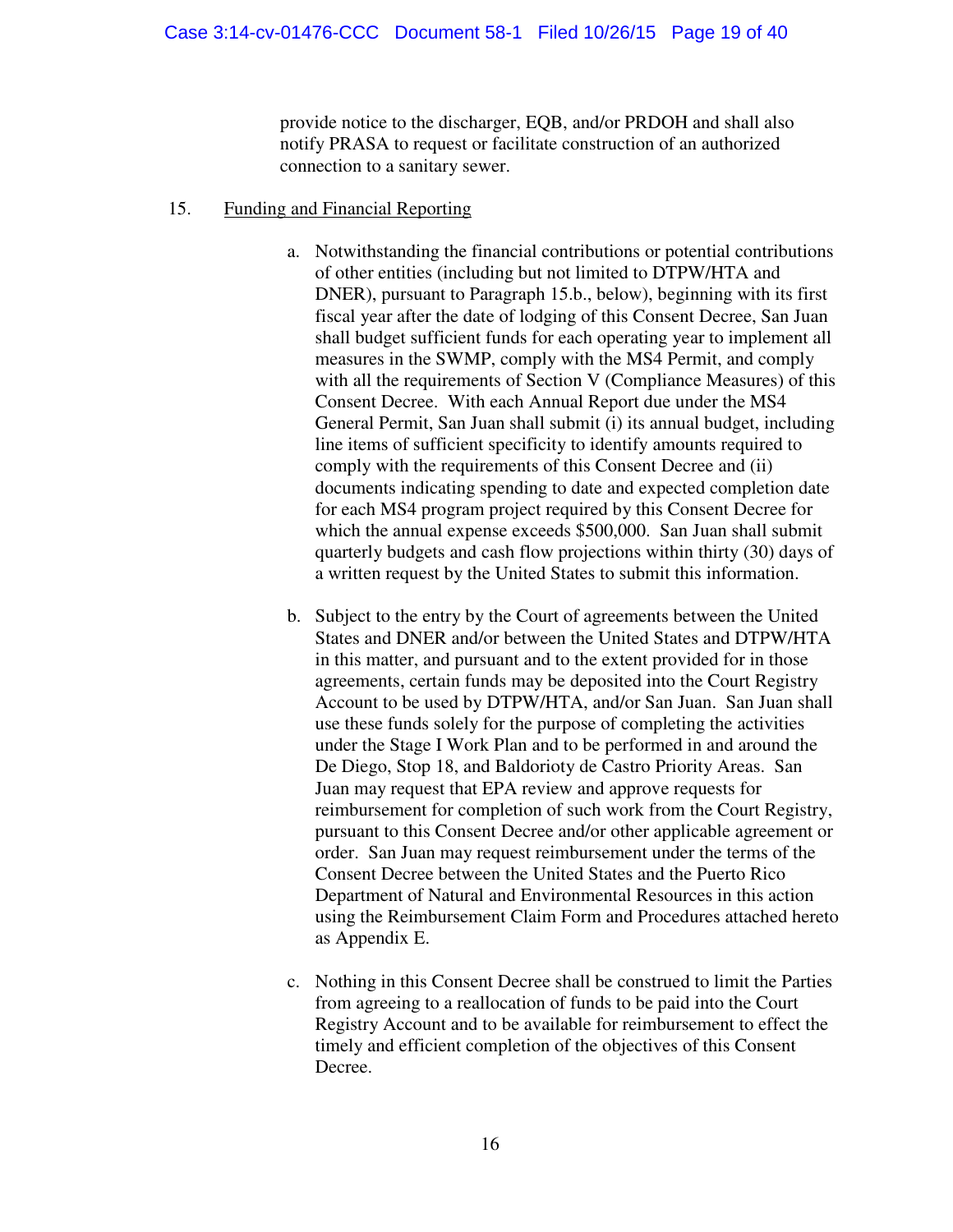#### 16. Personnel and Training

- a. Project Coordinators
- i. San Juan shall designate and notify EPA, pursuant to the provisions of Section XI of this Consent Decree, a Project Coordinator for purposes of this Consent Decree. San Juan's Project Coordinator must have sufficient technical expertise to coordinate the performance of all work required by Section V (Compliance Measures). San Juan's Project Coordinator may not be an attorney representing any party in this matter and may not act as the supervising contractor. San Juan may assign other representatives, which may include employees, other contractors and/or consultants, to assist in coordinating the work.
- ii. EPA shall designate and notify San Juan, pursuant to the provisions of Section XI of this Consent Decree, of its Project Coordinator and Alternate Project Coordinator. EPA may assign other representatives, which may include its employees, contractors and/or consultants, to oversee the work.
- iii. Any Party may change its designated Project Coordinator by providing notice pursuant to the provisions of Section XI of this Consent Decree to the other Parties.
	- b. Other Personnel and Training
- i. San Juan shall maintain the necessary and/or adequate personnel and/or contractors to comply with its MS4 Permit and Section V (Compliance Measures) of this Consent Decree. If EPA determines that the number of personnel or training programs are insufficient, by demonstrating a delay in compliance with the Permit requirements and Section V (Compliance Measures) of this Consent Decree, EPA may require that San Juan take additional measures, as appropriate.
- ii. San Juan shall ensure that all personnel with responsibilities for compliance with the Compliance Measures referenced in Section V (Compliance Measures) of this Consent Decree receive necessary and appropriate training to carry out its obligations under this Consent Decree and its MS4 Permit obligations, consistent and in compliance with the applicable requirements of the MS4 Permit.
- iii. San Juan shall provide training to all personnel with responsibilities for compliance with this Consent Decree. This training shall include proper operation and maintenance of the MS4 and the IDDE program and shall begin no later than thirty (30) days after the date of lodging of this Consent Decree. Training shall continue on an annual basis. All new employees assigned to work on matters related to this Consent Decree and the MS4 Permit shall receive training within sixty (60) days of the commencement of employment.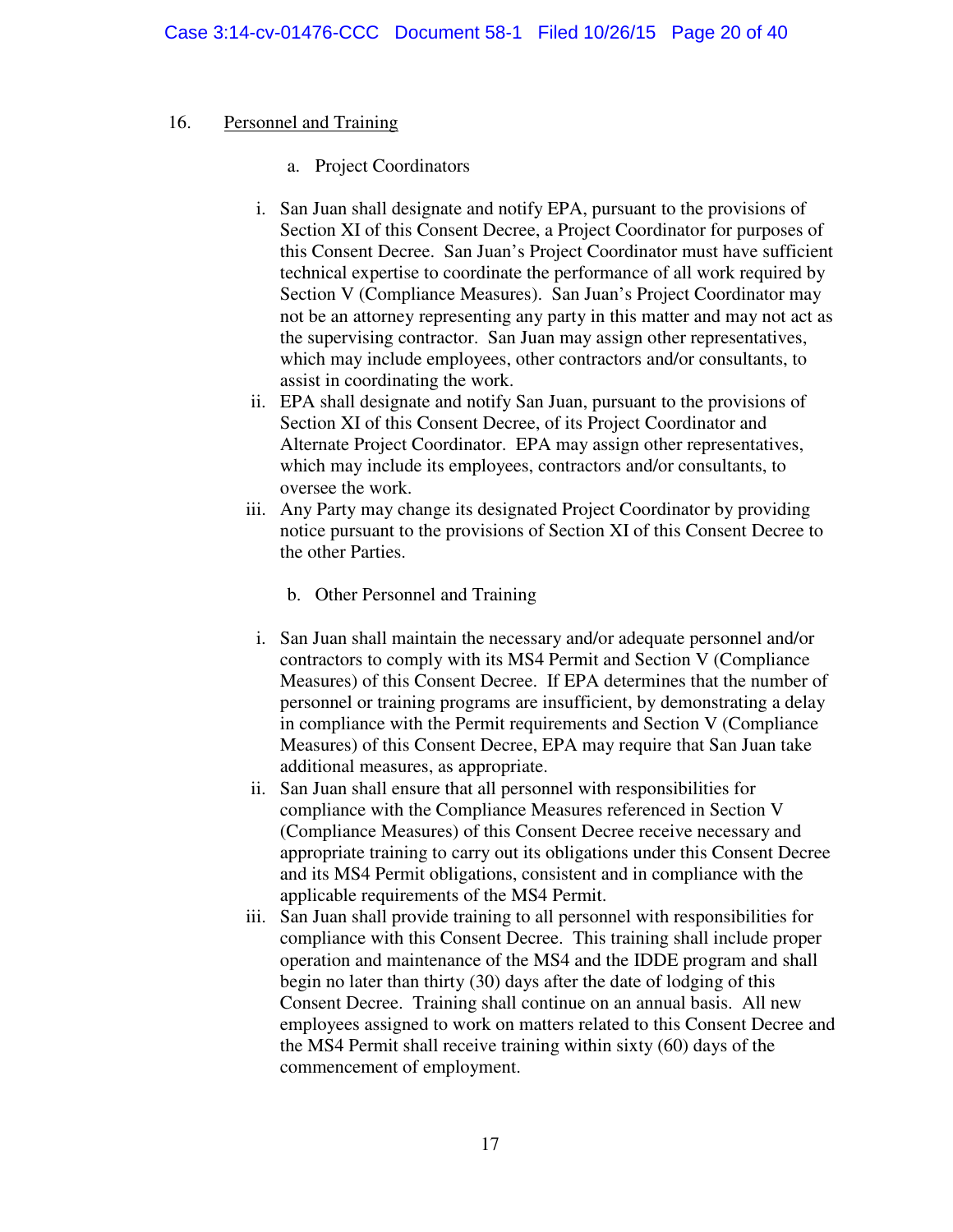- iv. San Juan shall provide annual training for the proper operation and maintenance of San Juan's Pump Stations to all pump station operators and supervisors. All new pump station operators hired by San Juan shall be trained within ninety (90) days of the commencement of employment.
- v. San Juan shall produce a copy of all training materials used, including the agenda and the attendance checklist, in the Quarterly Report to EPA, covering the applicable quarter, pursuant to Section VIII (Quarterly Progress Reports).

17. Green Infrastructure. San Juan shall consider Green Infrastructure Measures as part of the alternatives to achieve compliance in Phase IV of the San Juan's Work Plan. See EPA's Green Infrastructure web site http://cfpub.epa.gov/npdes/home.cfm?program\_id=298 for information on Green Infrastructure.

18. Memorandum of Understanding with DTPW/HTA. Not later than thirty (30) days of the date of lodging of this Consent Decree, San Juan shall finalize the Memorandum of Understanding ("MOU") with the DTPW/HTA for responsibilities and relationships pertaining to San Juan's MS4 and DTPW/HTA's MS4 within San Juan.

# **VI. REVIEW AND APPROVAL PROCEDURES**

<span id="page-20-0"></span>19. In recognition of the unique circumstances of this matter, and to advance the Objectives of this Consent Decree, all plans of action to be taken by San Juan shall be implemented without the need for EPA approval of those plans, unless such approval is expressly required by this Consent Decree, as evidenced by reference to this Section VI (Review and Approval Procedures). Unless indicated otherwise in this Consent Decree, the following review and approval procedures set forth in this Section shall apply with respect to any plan, program or other document which is required to be submitted for EPA review and approval pursuant to this Consent Decree:

- a. After receipt and review of any plan, program or other document which is required to be submitted for approval pursuant to this Consent Decree, EPA may (1) approve the submission; (2) approve the submission or portions of the submission upon specified conditions; (3) approve part of the submission and disapprove the remainder; or (4) disapprove the submission and direct San Juan to modify the submission.
- b. In the event of approval of the complete submission, San Juan shall proceed to take any actions required by the plan, program or other approved document, in accordance with the schedule contained therein, as approved in writing by EPA.
- c. In the event of written approval of portions of the submission or approval upon specified conditions, San Juan shall proceed to take the actions identified in the non-deficient portion of the plan, program,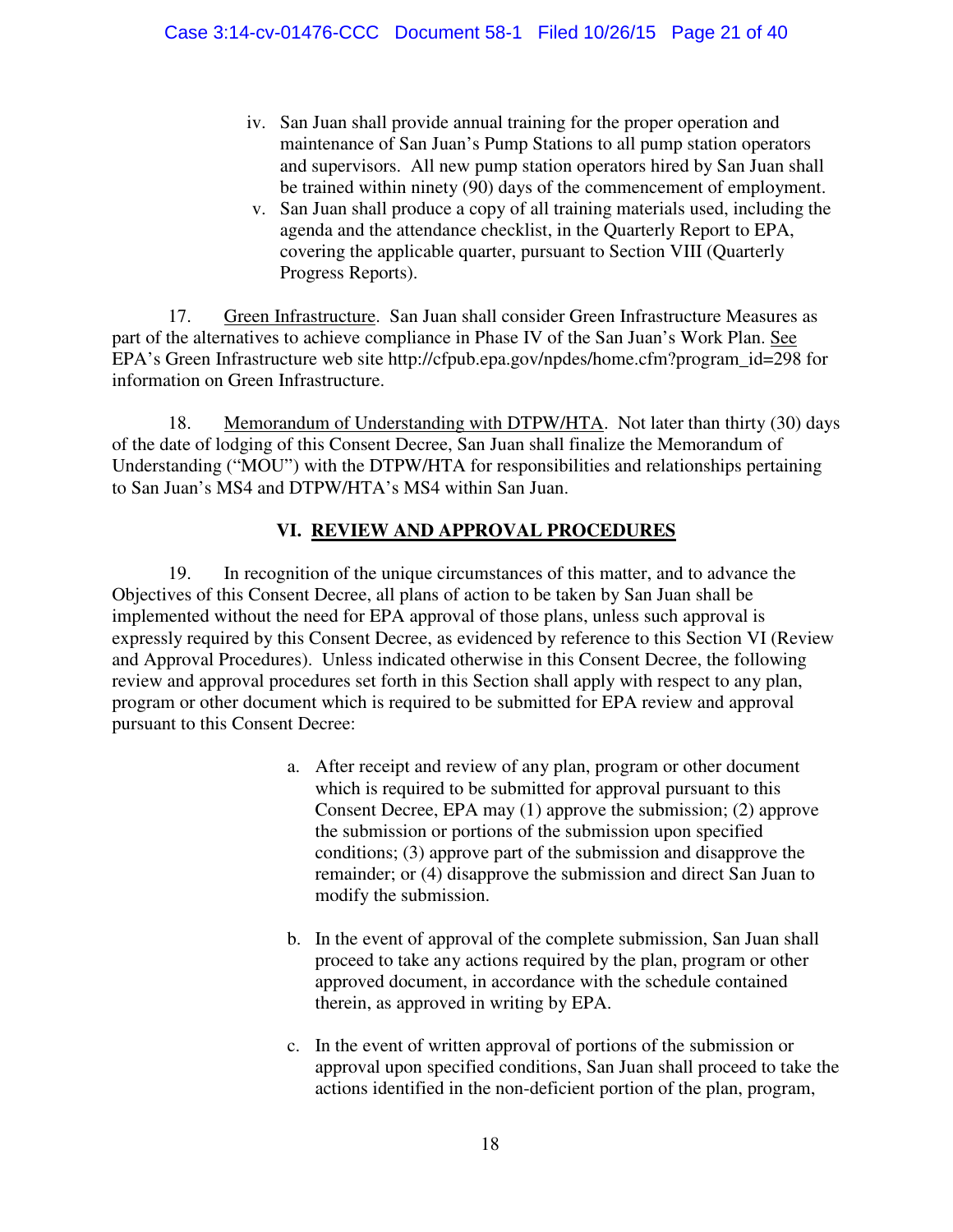other document, or portion thereof, if severable, in accordance with any applicable conditions specified by EPA, subject only to the right of San Juan to invoke the Dispute Resolution procedures set forth in Section XIV (Dispute Resolution) of this Consent Decree with respect to the conditions imposed or the disapproved portions. The implementation of any non-deficient portion of the submission shall not eliminate the potential for San Juan to incur stipulated penalties pursuant to Section VII (Stipulated Penalties) based on the failure of San Juan to meet other approved requirements of the submission, so long as such other approved requirements are technically severable from the disapproved portion(s) of the submission.

d. Upon receipt of a notice of disapproval of all or part of a submission from EPA, San Juan shall, within forty-five (45) days, correct the deficiencies as directed by EPA's written comments and resubmit the plan, program or other document for approval. Any stipulated penalties applicable to the original submission, as provided in Section VII of this Consent Decree (Stipulated Penalties), shall accrue during the 45-day period, but shall not be payable unless the resubmission is untimely or is disapproved in whole or is materially deficient.

20. In the event that a resubmitted plan, program or other document, or portion thereof, is disapproved by EPA, EPA may again require San Juan to correct the deficiencies in accordance with preceding Paragraphs, subject to the right of San Juan to invoke the Dispute Resolution procedures set forth in Section XIV (Dispute Resolution) of this Consent Decree and the right of EPA to seek stipulated penalties as provided in Section VII (Stipulated Penalties).

21. If San Juan timely submits or resubmits an item for review and approval or comments under this Consent Decree, and if EPA fails to approve, provide comments or otherwise act on a submittal within sixty (60) days of receipt of the submittal, San Juan shall be entitled to an extension of any interim or final deadlines which San Juan can demonstrate that it will be unable to meet as a result of the length of the review process. Any such request must be in writing and must identify the deadlines for which an extension is requested, the length of the extension requested, and set forth the basis for each such request. In the event that EPA should disapprove, in whole or in part, the extended deadline requested by San Juan, San Juan may invoke the Dispute Resolution procedures set forth in Section XIV (Dispute Resolution) of this Consent Decree.

22. If San Juan submits or resubmits a plan, or program, or other document that fails to contain all of the required elements as set forth in the appropriate Section or Appendix of this Consent Decree, San Juan shall have sixty (60) days from EPA notice to submit the missing elements. If San Juan fails to comply within this time, it shall be deemed to have failed to make the submission, unless San Juan invokes the Dispute Resolution procedures set forth in Section XIV (Dispute Resolution) of this Consent Decree. In the case of a submission or resubmission that fails to contain all required elements, stipulated penalties begin to accrue on the date the submission or resubmission was due.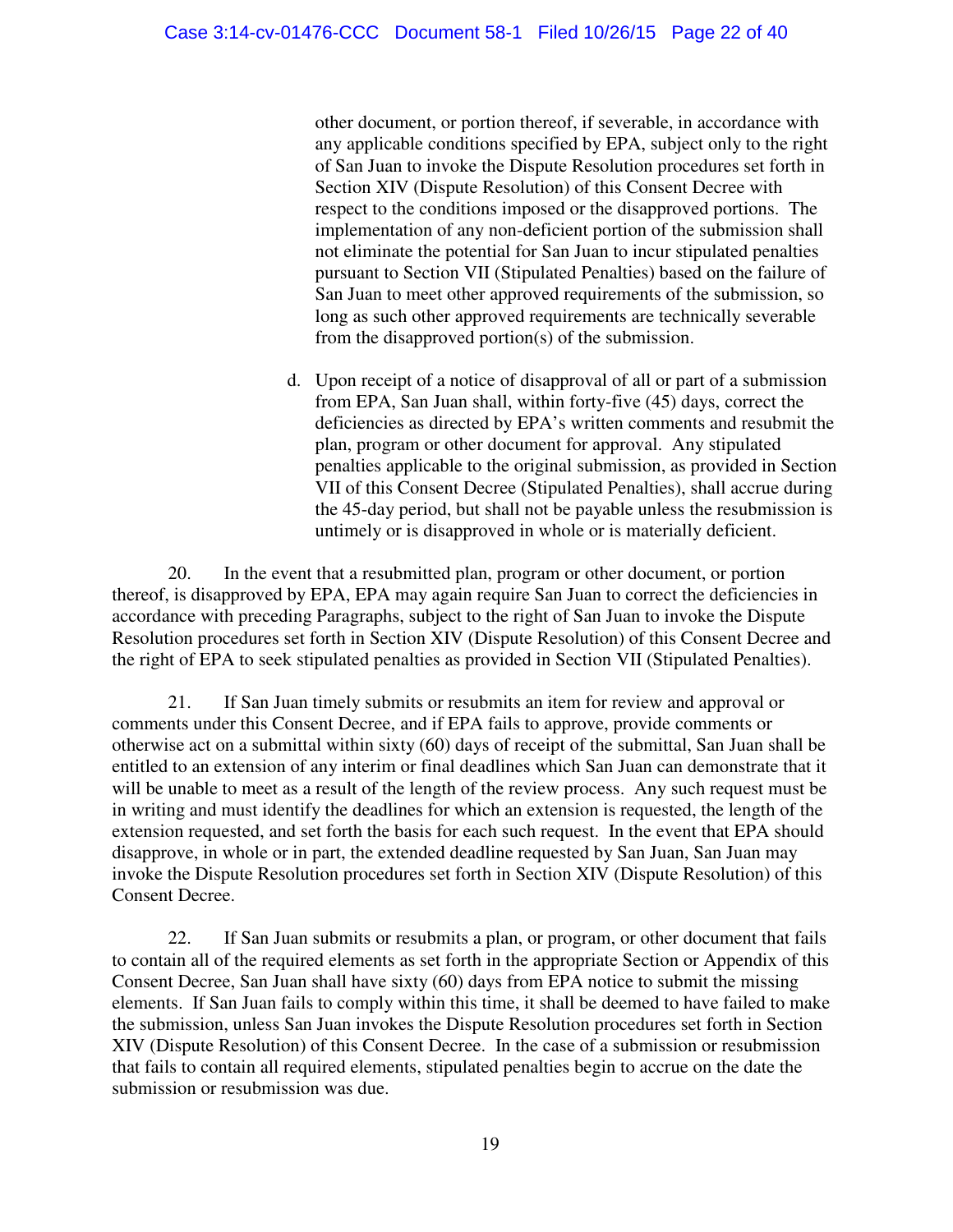23. San Juan may request in writing that EPA grant an extension of any deadline established by this Consent Decree, and EPA shall grant such, in writing, if it determines that good faith efforts to comply with the timetables established in this Consent Decree have been made and good cause for the requested extension has been shown. The granting of such an extension pursuant to this Paragraph is not necessarily a "material modification" within the meaning of Section XIX (Modification) of this Consent Decree.

## **VII. STIPULATED PENALTIES**

<span id="page-22-0"></span>24. San Juan shall be liable to pay to the United States stipulated penalties in the amounts set forth below. For each day that San Juan fails to complete the work specified in accordance with the applicable schedules, including all benchmarks and interim deadlines, developed pursuant to Section V (Compliance Measures) and the Appendices of this Consent Decree, including schedules, benchmarks and interim deadlines developed after the Effective Date of this Consent Decree, and for each day that San Juan fails to submit a report or plan or satisfy any other requirement of this Consent Decree and the Appendices, San Juan shall be liable for stipulated penalties as follows:

| Period of noncompliance | Per day per violation |
|-------------------------|-----------------------|
| $1 - 60 \text{ days}$   | \$250.00              |
| $61 - 120$ days         | \$500.00              |
| Over 120 days           | \$750.00              |
| $1 - 60 \text{ days}$   | \$1,000.00            |
| $61 - 120$ days         | \$1,250.00            |
| Over 120 days           | \$1,500.00            |
|                         |                       |

Tier II requirements are listed in Appendix F to this Consent Decree. Any requirement under this Consent Decree not listed in Appendix F as a Tier II requirement is classified as a Tier I requirement for purposes of this Section.

25. Payment of stipulated penalties pursuant to this Section shall be made within thirty (30) days following written demand by EPA for payment of the penalties.

26. All stipulated penalties begin to accrue on the day that complete performance is due or a violation occurs, and continue to accrue through, and including, the day on which such violation or other noncompliance is remedied. Nothing herein shall preclude the simultaneous accrual of separate stipulated penalties for separate violations of this Consent Decree.

27. The United States may in the unreviewable exercise of its discretion, reduce or waive stipulated penalties otherwise due it under this Consent Decree.

28. Stipulated penalties shall continue to accrue as provided in Paragraph 26, during any Dispute Resolution, but need not be paid until the following: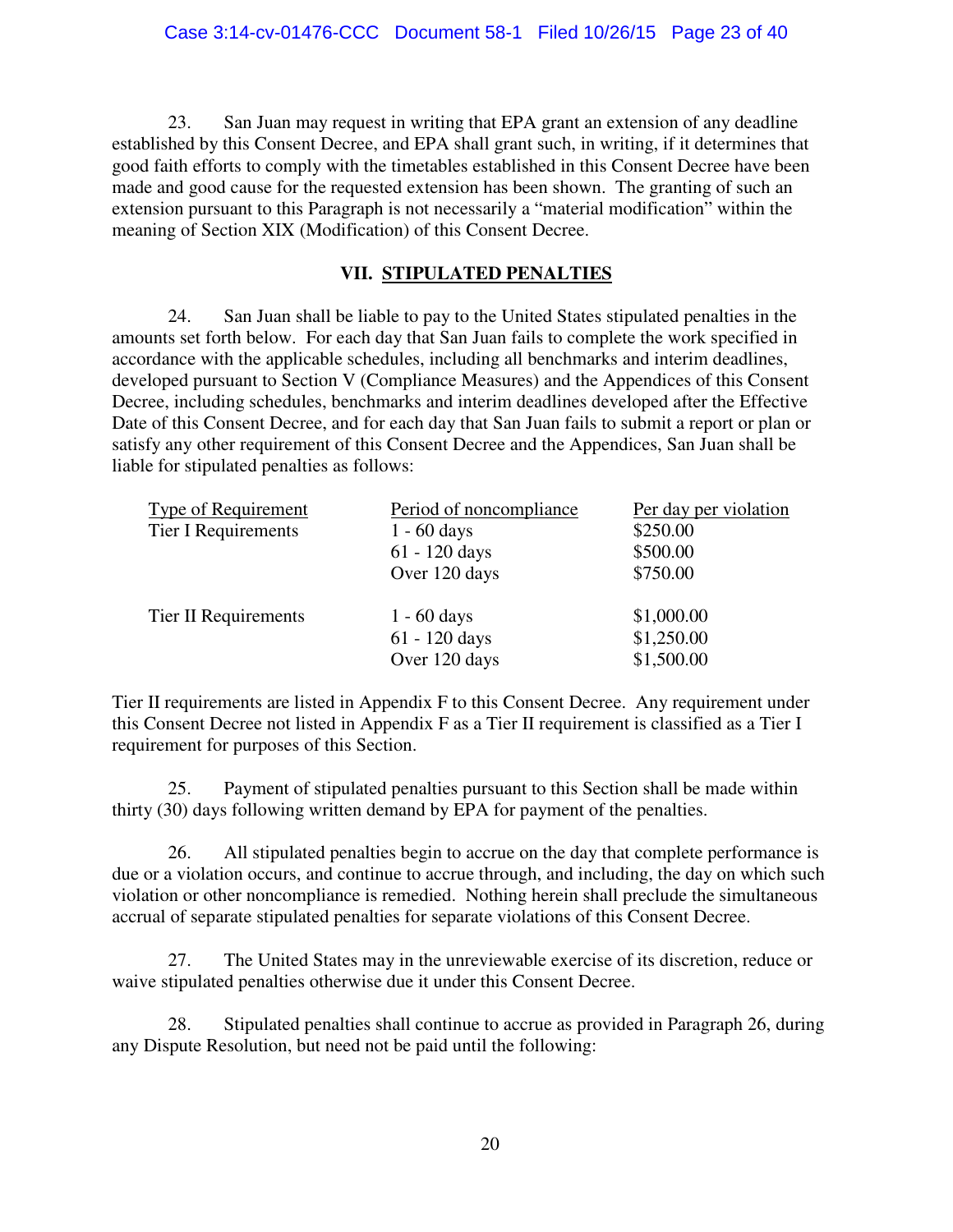- a. If the dispute is resolved by agreement or by a decision of EPA that is not appealed to the Court, San Juan shall pay the accrued penalties determined to be owing, together with interest, to the United States within thirty (30) days of the effective date of the agreement or the receipt of EPA's decision or order.
- b. If the dispute is appealed to the Court and the United States prevails in whole or in part, San Juan shall pay all accrued penalties determined by the Court to be owing, together with interest, within sixty (60) days of receiving the Court's decision or order, except as provided in subparagraph (c) below.
- c. If any party appeals the District Court's decision and the United States prevails in whole or in part, San Juan shall pay all accrued penalties determined to be owing, together with interest, within sixty (60) days of receiving the final appellate court decision.

29. Stipulated penalties paid to the United States under this Section shall be paid by certified check payable to the "Treasurer of the United States," and tendered to the United States Attorney for the District of Puerto Rico. A copy of the check, the letter tendering such check, together with a report setting forth the computations made in determining such penalties, and a transmittal document identifying this action, the requirement(s) of this Consent Decree which was not complied with, the date(s) of non-compliance, and the amount of payment shall be mailed to EPA and the United States Department of Justice at the addresses set forth in Section XI (Notices).

30. If San Juan fails to pay stipulated penalties according to the terms of this Consent Decree, San Juan shall be liable for interest on such penalties, as provided for in 28 U.S.C. § 1961 accruing as of the date payment became due, plus the amount of the United States' reasonable costs, attorneys' fees or other expenses incurred in seeking payment of the civil or stipulated penalty. Nothing in this Section shall be construed as prohibiting, altering, or in any way limiting the rights of the United States to seek additional remedies or sanctions, pursuant to other provisions of this Consent Decree or of any applicable statutes and regulations, including seeking injunctive or other relief for the failure by San Juan to implement Section V (Compliance Measures) of this Consent Decree. Where a violation of this Consent Decree is also a violation of the Act, San Juan shall be allowed a credit, for any stipulated penalties paid, against any statutory penalties imposed for such violation.

# **VIII. QUARTERLY PROGRESS REPORTS**

<span id="page-23-0"></span>31. Within thirty (30) days after the end of each calendar year quarter (i.e., by April 30, July 30, October 30, and January 30) after the date of lodging of the Consent Decree, until termination of the Consent Decree pursuant to the Section XXII (Termination), San Juan shall submit and make publicly available, on request, a Quarterly Report for the preceding quarter ("Quarterly Report") that shall include narrative descriptions and appendices, as necessary, concerning the: status of any construction or compliance measures; completion of milestones;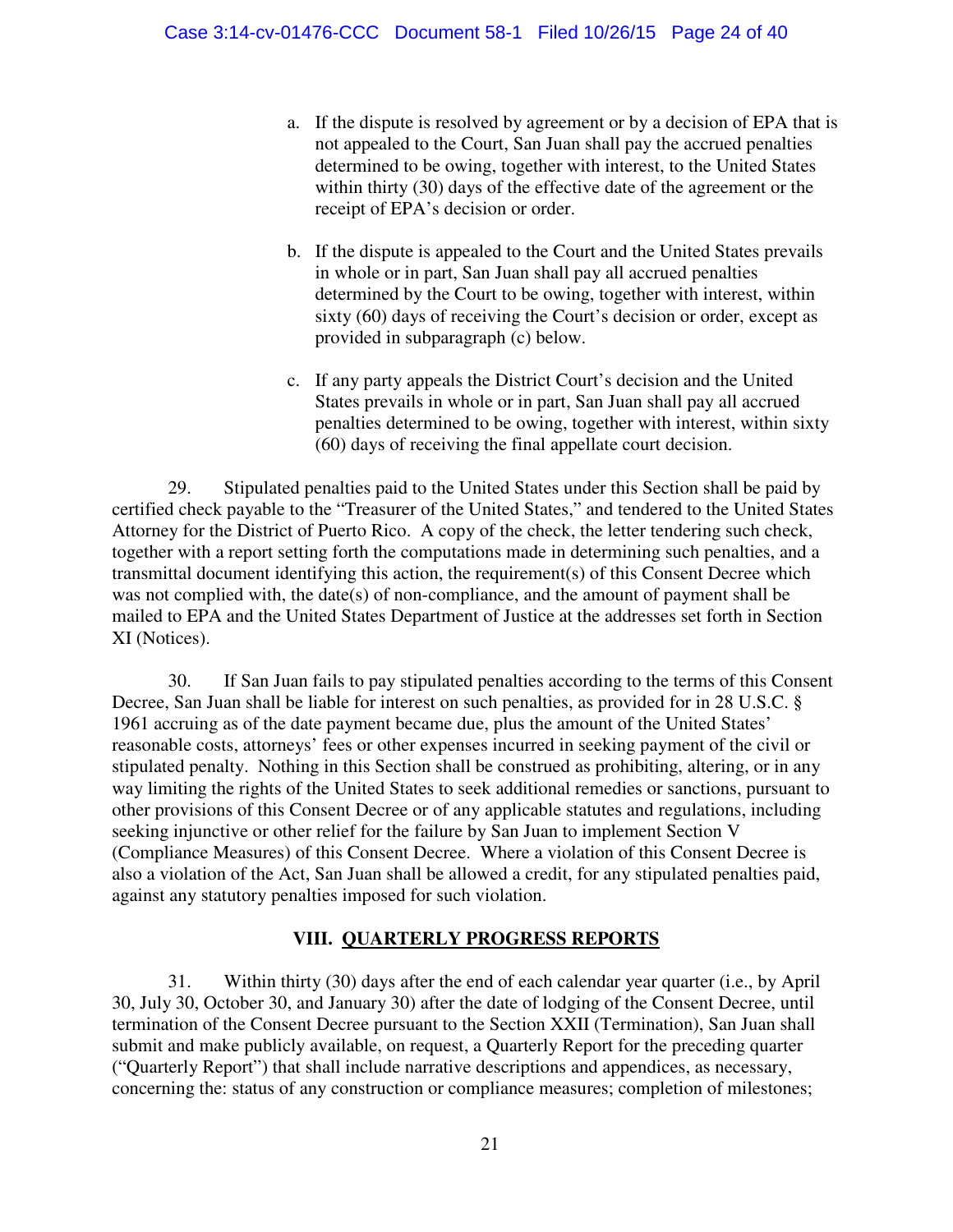### Case 3:14-cv-01476-CCC Document 58-1 Filed 10/26/15 Page 25 of 40

problems encountered or anticipated, together with implemented or proposed solutions; status of permit applications, operation and maintenance, reports required by the Consent Decree or any applicable Permit, inspections and outfall monitoring; and all results of sampling.

32. The Quarterly Reports shall also include a description of any non-compliance (including delays) with the requirements of this Consent Decree and an explanation of the violation's likely cause and of the remedial steps taken, or to be taken, to prevent or minimize such violation. If San Juan violates, or has reason to believe that San Juan may violate, any requirement of this Consent Decree, San Juan shall notify the United States of such violation and its likely duration, in writing, within thirty (30) business days of the day San Juan becomes aware of the violation, with an explanation of the violation's likely cause and of the remedial steps taken, or to be taken, to prevent or minimize such violation. If the cause of a violation cannot be fully explained at the time the report is due, San Juan shall so state in the report. San Juan shall investigate the cause of the violation and shall then submit an amendment to the report within sixty (60) days of the date of the violation, including a full explanation of the causes of the violation. Nothing in this Paragraph or the following Paragraph relieves San Juan of its obligation to provide the notice required by Section X (Force Majeure) of this Consent Decree.

33. All reports shall be submitted to the persons designated in Section XI (Notices) of this Consent Decree. All Reports may be submitted in electronic form to the United States and EPA, at the addresses designated in Section XI (Notices).

34. All Quarterly Reports and other submissions required pursuant to this Consent Decree shall be in English and signed by an official of the submitting party and include the following certification:

> "I certify under penalty of law that this document and all attachments were prepared under my direction or supervision in accordance with a system designed to assure that qualified personnel properly gather and evaluate the information submitted. Based on my inquiry of the person or persons who manage the system, or those persons directly responsible for gathering the information, the information submitted is, to the best of my knowledge and belief, true, accurate, and complete. I am aware that there are significant penalties for submitting false information, including the possibility of fines and imprisonment for knowing violations."

## **IX. QUARTERLY PROGRESS MEETINGS**

<span id="page-24-0"></span>35. Representatives of EPA and San Juan shall convene informally (including, as appropriate, representatives of PRASA, DTPW/HTA, DNER, and/or others), at least on a quarterly basis, pursuant to a mutually agreed-upon schedule, to discuss San Juan's ongoing progress under the Consent Decree. The meetings should cover at least the following subjects: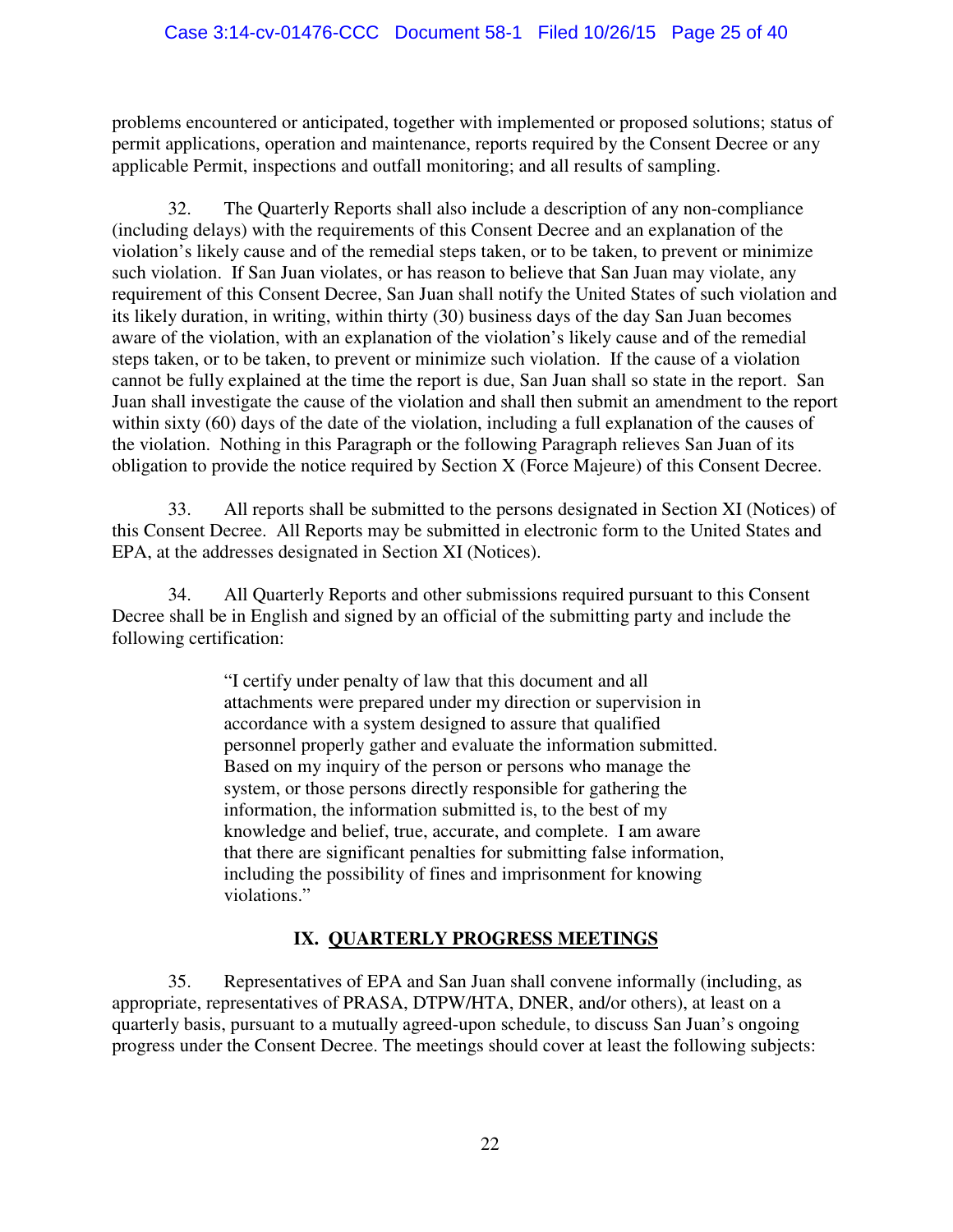- a. Progress on the implementation of the actions required by this Consent Decree, including but not limited to the Work Plan and Urgent Action Registry;
- b. Potential problems that may adversely affect progress on implementing the actions required by this Consent Decree;
- c. Measures that San Juan intends to take to correct problems and deficiencies encountered by San Juan or found by EPA in its inspections of any facility covered by this Consent Decree; and status of compliance with effluent limits.

36. If, as a result of discussions at the Quarterly Progress Meetings, EPA and San Juan agree on actions to be taken and a schedule for such actions that are not otherwise provided for in this Consent Decree, the Parties shall, after consultation with counsel, follow the procedure set forth in Section XIX (Modification).

### **X. FORCE MAJEURE**

<span id="page-25-0"></span>37. San Juan's obligation to comply with one or more of the provisions of this Consent Decree shall be deferred or, in the sole discretion of EPA, excused, to the extent that the delay in compliance or the non-compliance is caused by a "*force majeure*" event. "*Force majeure*," for purposes of this Consent Decree, is defined as any event arising from causes beyond the control of San Juan that delays or prevents the performance of any obligation or causes a non-compliance under this Consent Decree despite best efforts to fulfill the obligation. The requirement that San Juan exercise "best efforts to fulfill the obligation" includes using best efforts to anticipate any potential *force majeure* and best efforts to address the effects of any potential *force majeure* (i) as it is occurring; and (ii) following the potential *force majeure*, such that the delay is minimized to the greatest extent possible. "*Force majeure*" shall not include any delay due to unanticipated or increased costs of achieving and maintaining compliance with any provision of this Consent Decree or the financial inability of San Juan to implement any provision of this Consent Decree. The failure of San Juan to obtain any necessary permit or approval shall not be deemed a *force majeure* unless San Juan demonstrates that it exercised due diligence in promptly pursuing such permit application or approval. The Parties agree that, depending upon the circumstances related to an event and the response of San Juan to such circumstances, the kinds of events listed below are among those that could qualify as "*force majeure* events" within the meaning of this Section: fire, hurricane, flood, riot, terrorism, or other circumstances beyond the control of, and without the fault of San Juan, or any entity controlled by San Juan, including either San Juan's consultants and contractors.

38. If any alleged *force majeure* event occurs or has occurred that may delay the performance or cause a non-compliance of any obligation under this Consent Decree, San Juan shall notify EPA no later than five (5) working days after San Juan first knew or should have known that the event might cause a delay. Within ten (10) days thereafter, San Juan shall provide in writing to EPA an explanation and description of the reasons for the delay or non-compliance; the anticipated duration of the delay or non-compliance; all actions taken or to be taken to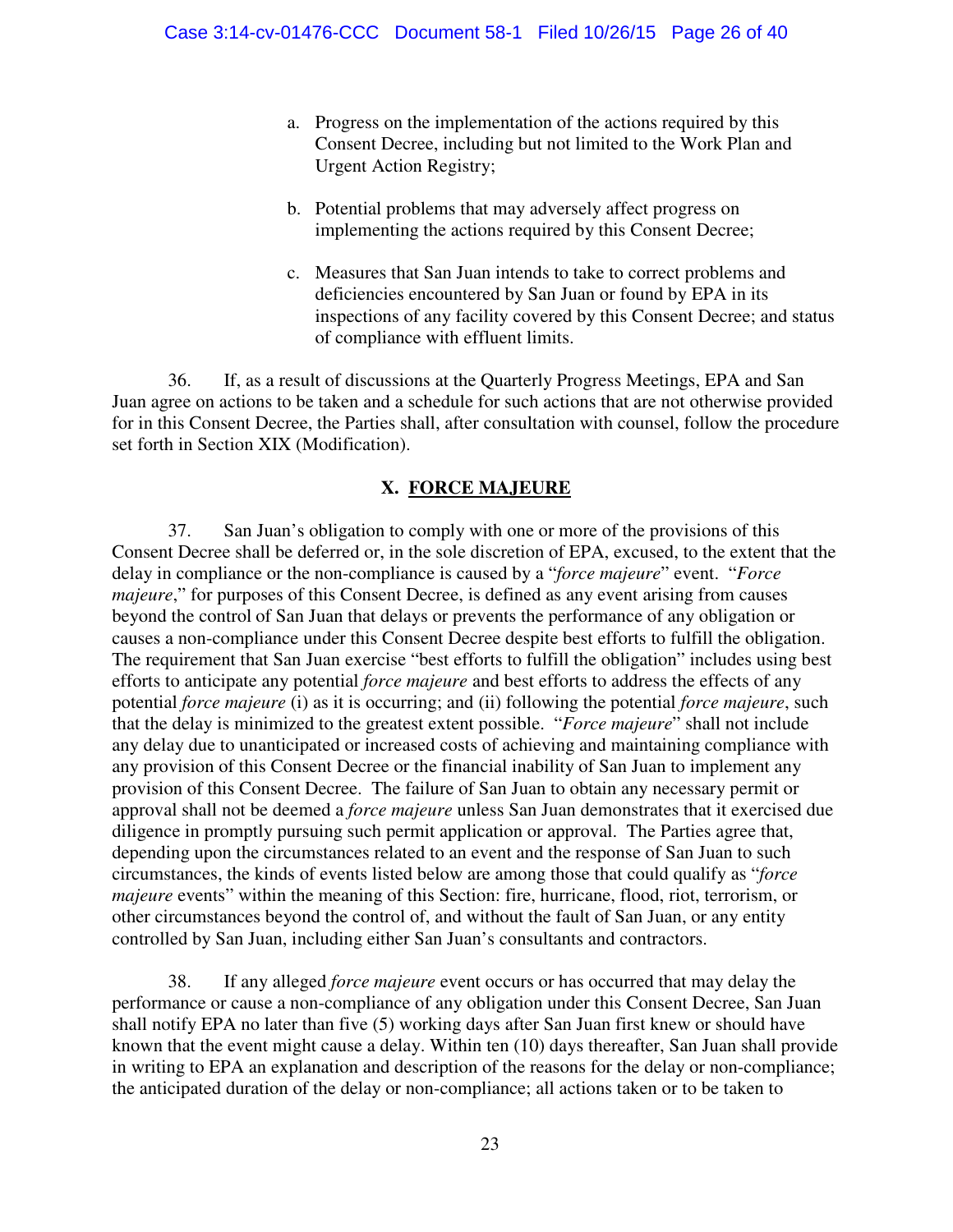prevent or minimize the delay or non-compliance; a schedule for implementation of any measures to be taken to prevent or mitigate the delay or non-compliance or the effect of the delay or non-compliance; and reason(s) for attributing such delay to a *force majeure*, if San Juan intends to assert such a claim. Any written claim of a *force majeure* event shall be detailed and Facility-specific. San Juan shall include with any notice, all available documentation supporting the claim that the delay was attributable to a *force majeure*.

39. Failure to comply with the above procedures regarding notification and reporting shall preclude San Juan from asserting any claim of *force majeure* for that event for the period of time of such failure to comply, unless such failure to comply with the foregoing procedures regarding notification is itself attributable to a *force majeure* event. San Juan further agrees that, notwithstanding giving notice to EPA within five (5) working days, any unreasonable delay in notifying EPA of an alleged *force majeure* event may hinder or preclude EPA from substantiating an assertion by San Juan that the delay in compliance or the non-compliance in question is attributable to a *force majeure* event.

40. If EPA agrees that the delay or non-compliance or anticipated delay or noncompliance is attributable to a *force majeure*, the time for implementation of the applicable portions of this Consent Decree that are affected by the *force majeure* will be extended by EPA for a period to compensate for the delay resulting from such event, and stipulated penalties shall not accrue for such period. An extension of time for performance of the obligations affected by the *force majeure* shall not, of itself, extend the time for performance of any other obligation or toll the accrual of stipulated penalties for failure to perform such obligation. If EPA does not agree that the delay or non-compliance or anticipated delay or non-compliance has been or will be caused by a *force majeure*, EPA will notify San Juan in writing of its decision. If EPA agrees that the delay is attributable to a *force majeure*, EPA will notify San Juan in writing of the length of the extension, if any, for performance of the obligations affected by the *force majeure*.

41. If San Juan elects to invoke the dispute resolution procedures set forth in Section XIV, with regard to a *force majeure* determination, it shall do so no later than thirty (30) days after receipt of EPA's written notice. In any such proceeding, San Juan shall have the burden of demonstrating by a preponderance of the evidence that the delay or non-compliance or anticipated delay or non-compliance has been or will be caused by a *force majeure*, that the duration of the delay or non-compliance or the extension sought was or will be warranted under the circumstances, that best efforts were exercised to avoid or mitigate the effects of the delay, and that San Juan complied with the requirements of this Section of the Consent Decree. If San Juan carries the burden, the delay at issue shall be deemed not to be a violation by San Juan of the affected obligation of this Consent Decree identified to EPA and to the Court.

# **XI. NOTICES**

<span id="page-26-0"></span>42. Whenever under the terms of this Consent Decree notice is to be given, or a report or other document is to be forwarded by one party to another, it shall be directed to the following addresses unless otherwise provided in this Consent Decree or unless the sending party has been advised by the receiving party that such notice and reports should be forwarded to a different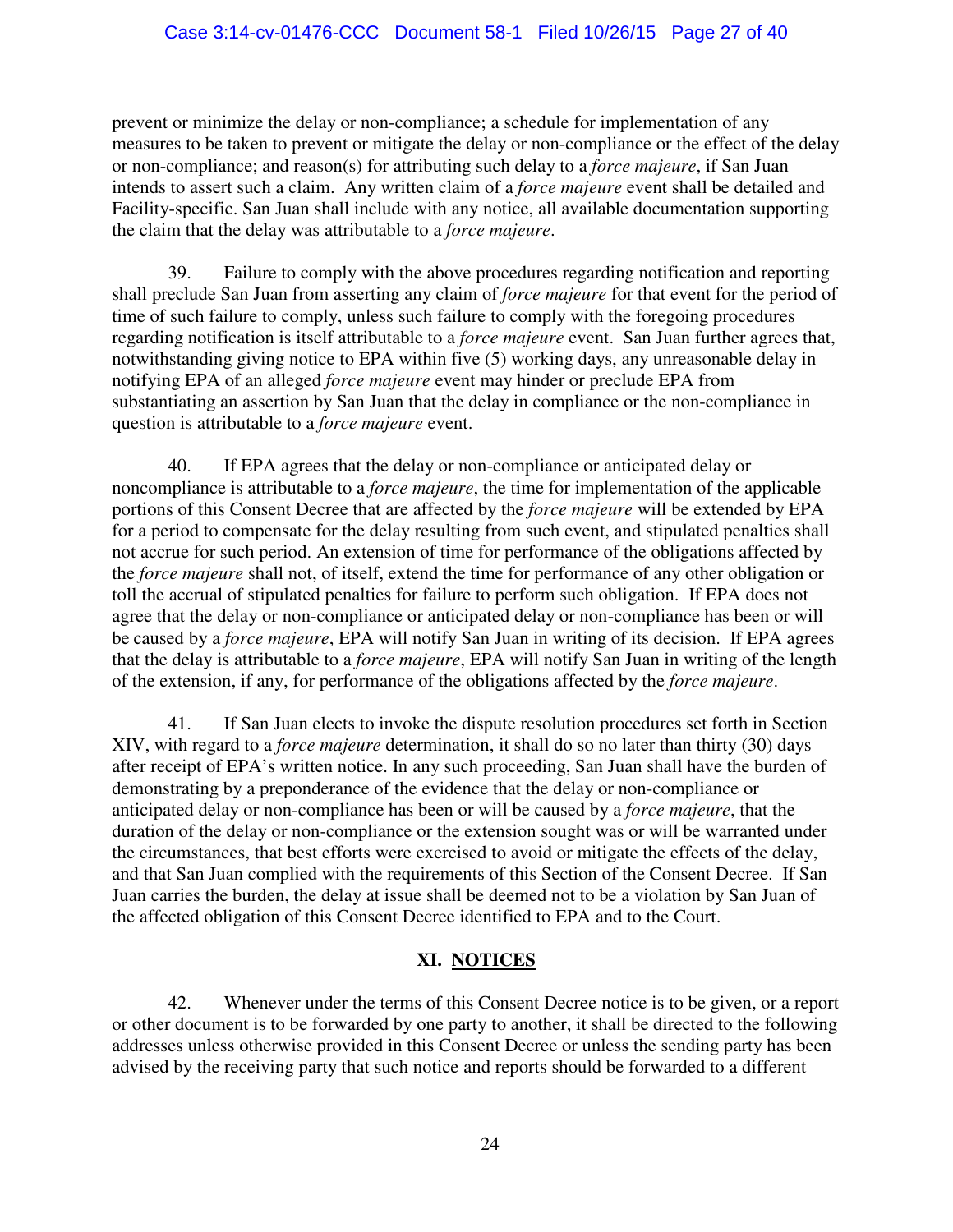individual or address. Any such materials shall be in English and shall include a reference to the name, caption and number of this action.

As to the United States:

Chief, Environmental Enforcement Section Environment & Natural Resources Division U.S. Department of Justice P.O. Box 7611, Ben Franklin Station Washington, D.C. 20044-7611

#### As to EPA:

Director, Caribbean Environmental Protection Division United States Environmental Protection Agency City View Plaza – Suite 7000 #48 RD 165 KM 1.2 Guaynabo, PR 00968-8069 font.jose@epa.gov (if by electronic means)

Chief, Water Compliance Branch Unites States Environmental Protection Agency Region 2 290 Broadway, 20th Fl. New York, NY 10007 mckenna.douglas@epa.gov (if by electronic means)

and

Chief, Water and General Law Branch Office of Regional Counsel United States Environmental Protection Agency Region 2 290 Broadway, 16th Fl. New York, NY 10007 feinmark.phyllis@epa.gov (if by electronic means)

As to San Juan:

Mayor Municipality of San Juan PO Box 9024100 San Juan, PR 00902-4100 [norosa@sanjuanciudadpatria.com](mailto:norosa@sanjuanciudadpatria.com) (if by electronic means)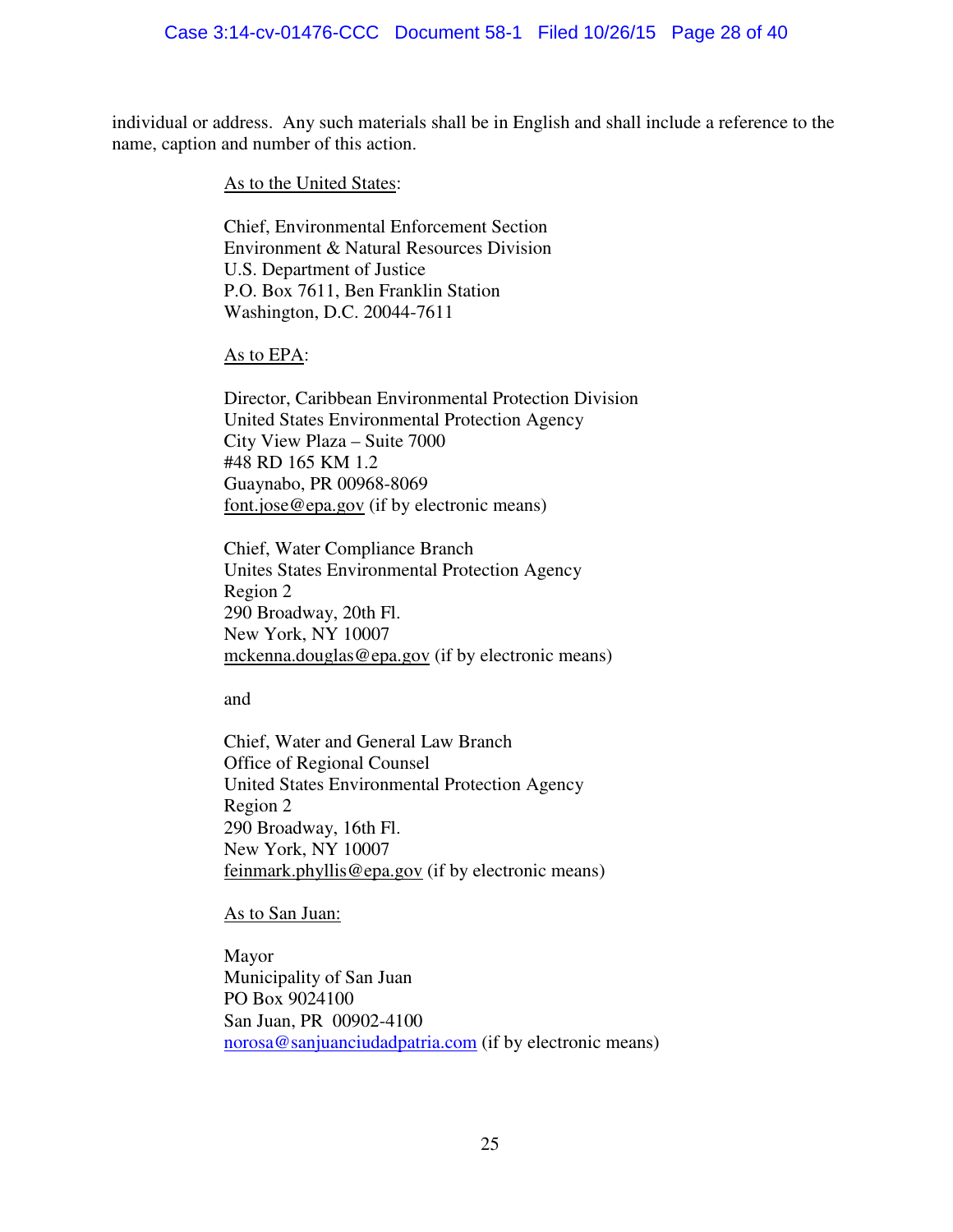43. Delivery shall be considered complete upon deposit of the material at issue in the express mail, express courier service, or certified mail, or as otherwise specifically provided herein.

44. Documents required to be submitted under the terms of this Consent Decree may be submitted electronically, provided a paper copy is timely submitted to the Director of the Caribbean Environmental Protection Division in Puerto Rico. A copy of any document required to be submitted under the terms of this Consent Decree must also be send electronically to the other parties to this Consent Decree.

## **XII. ACCESS TO THE FACILITIES**

<span id="page-28-0"></span>45. Nothing in this Consent Decree in any way limits any right of entry or access to San Juan's Facilities available to EPA pursuant to applicable federal or Commonwealth laws, regulations or permits.

## **XIII. RECORD RETENTION**

<span id="page-28-1"></span>46. Unless otherwise specified in this Consent Decree, San Juan shall preserve an original or an electronic copy of all records, logs, and documents required to be kept under the Clean Water Act, any applicable regulations promulgated thereunder, and pursuant to the provisions of this Consent Decree, for at least five (5) years after the termination of this Consent Decree, or as long as is required under the Act, regulation, or Permit, if longer. Drafts of documents for which a final version has been submitted to EPA pursuant to this Consent Decree need not be retained. Upon request by EPA, San Juan shall provide copies to EPA of any such records, logs and documents during the periods San Juan is required to preserve the original or copy of such records, logs, and documents. Provided, however, that San Juan may eliminate documents after five (5) years upon written notice to EPA listing the documents San Juan plans to destroy and EPA's written approval. If EPA does not respond in writing within ninety (90) days of receiving such notice, San Juan may destroy such documents.

47. For purposes of this Section and of Section VII (Stipulated Penalties), San Juan shall be required to preserve at least the following records, logs and documents: Facility log books; Illicit Interconnection notices (both 24 hour and/or five day notices); computerized or other written maintenance management system files in which routine Facility maintenance information is loaded or otherwise recorded including job orders for corrective or preventive maintenance for the Facility; Inspection check list or report performed at the Facility, compiled daily, weekly, monthly, semi-annually, or annually, as applicable; and Police reports documenting employee security and/or vandalism-related incidents affecting the operation of the Facility.

# **XIV. DISPUTE RESOLUTION**

<span id="page-28-2"></span>48. Unless otherwise expressly provided for in this Consent Decree, the dispute resolution procedures of this Section shall be the exclusive mechanism to resolve disputes arising under or with respect to this Consent Decree. Failure by San Juan to seek resolution of a dispute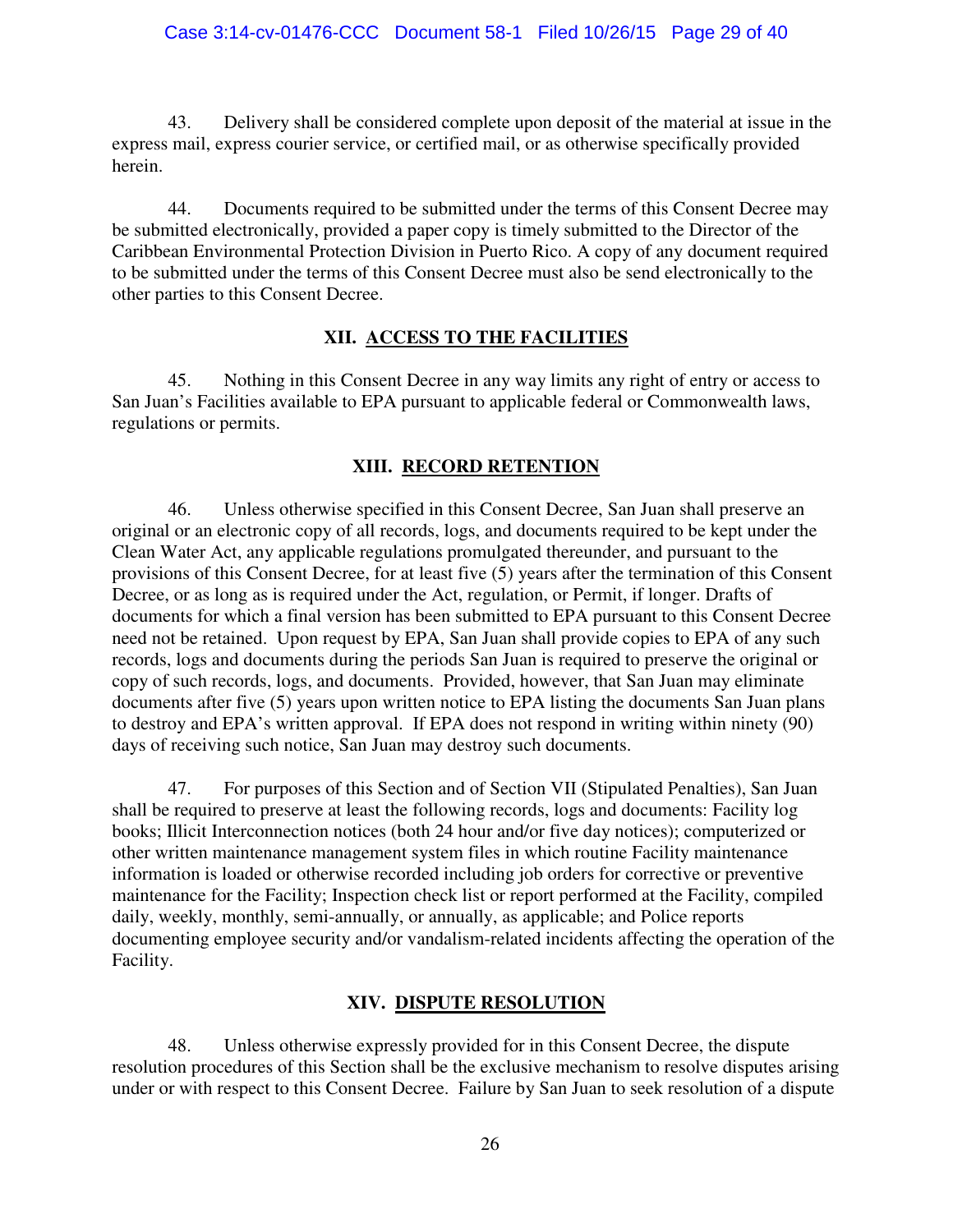## Case 3:14-cv-01476-CCC Document 58-1 Filed 10/26/15 Page 30 of 40

under this Section shall preclude San Juan from raising any such issue as a defense to an action by the United States to enforce any obligation of San Juan arising under this Decree.

49. Informal Dispute Resolution. Any dispute subject to Dispute Resolution under this Consent Decree shall first be the subject of informal negotiations. The dispute shall be considered to have arisen when San Juan sends the United States a written Notice of Dispute. Such Notice of Dispute shall state clearly the matter in dispute. The period of informal negotiations shall not exceed thirty (30) days from the date the dispute arises, unless that period is modified by written agreement. If the Parties cannot resolve a dispute by informal negotiations, then the position advanced by the United States shall be considered binding unless, within thirty (30) days after the conclusion of the informal negotiation period, San Juan invokes formal dispute resolution procedures as set forth below.

50. Formal Dispute Resolution. San Juan shall invoke formal dispute resolution procedures, within the time period provided in the preceding Paragraph, by serving on the United States a written Statement of Position regarding the matter in dispute. The Statement of Position shall include, but need not be limited to, any factual data, analysis, or opinion supporting the position of San Juan and any supporting documentation relied upon by San Juan.

51. The United States shall serve its Statement of Position within forty-five (45) days of receipt of the Statement of Position of San Juan. The United States' Statement of Position shall include, but need not be limited to, any factual data, analysis, or opinion supporting that position and any supporting documentation relied upon by the United States. The United States' Statement of Position shall be binding on San Juan, unless San Juan files a motion for judicial review of the dispute in accordance with the following Paragraph.

52. San Juan may seek judicial review of the dispute by filing with the Court and serving on the United States, in accordance with Section XI (Notices) of this Consent Decree, a motion requesting judicial resolution of the dispute. The motion must be filed within twenty (20) days of receipt of the United States' Statement of Position pursuant to the preceding Paragraph. The motion shall contain a written statement of position on the matter in dispute, including any supporting factual data, analysis, opinion, or documentation, and shall set forth the relief requested and any schedule within which the dispute must be resolved for orderly implementation of the Consent Decree.

53. The United States shall respond to the motion of San Juan within the time period allowed by the Local Rules of this Court. San Juan may file a reply memorandum to the extent permitted by the Local Rules.

54. Standard of Review

a. Disputes Concerning Matters Accorded Record Review. Except as otherwise provided in this Consent Decree, in any dispute brought under Paragraph 50 pertaining to the adequacy or appropriateness of plans, procedures to implement plans, schedules or any other items requiring approval by EPA under this Consent Decree; the adequacy of the performance of work undertaken pursuant to this Consent Decree; and all other disputes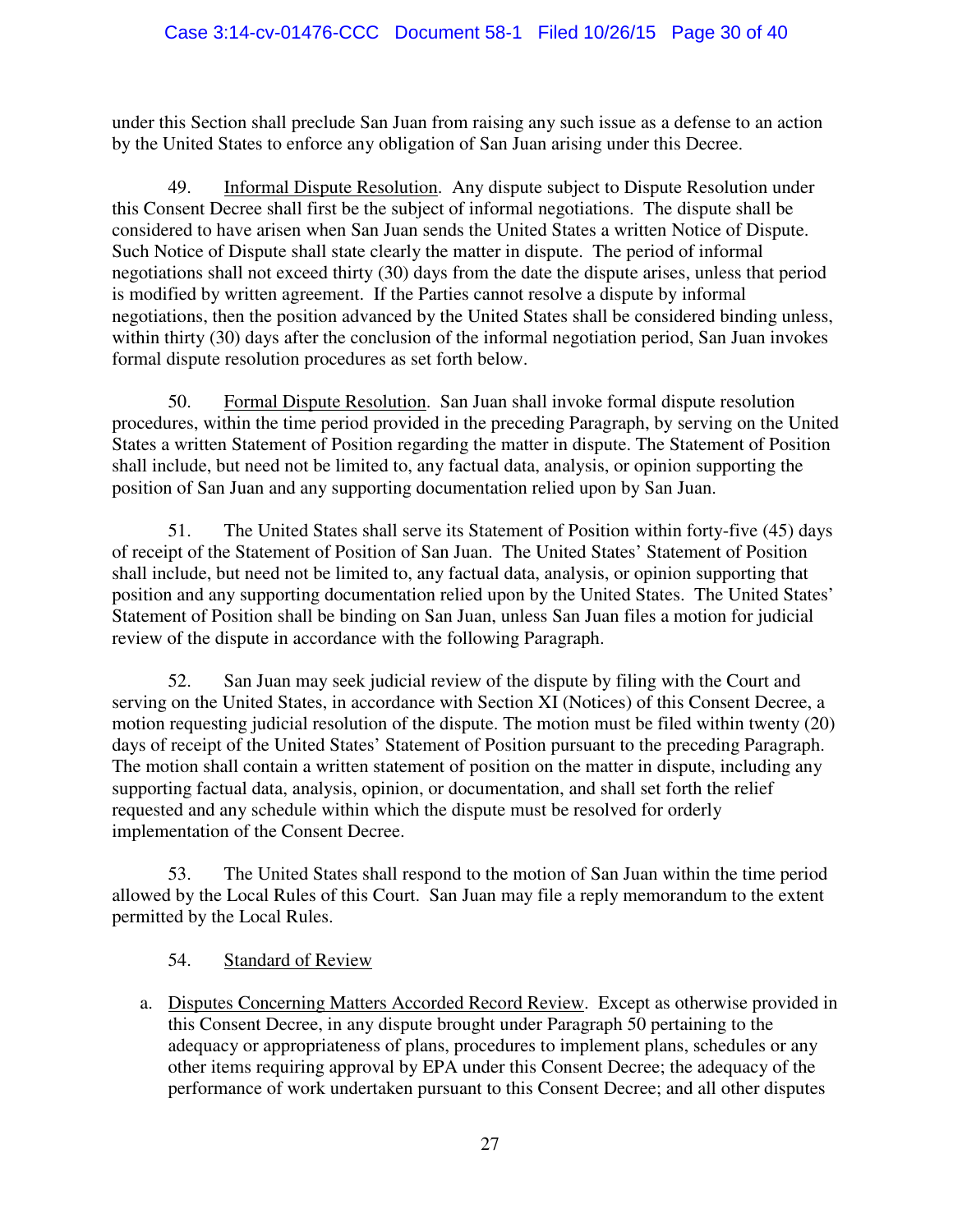that are accorded review on the administrative record under applicable principles of administrative law, San Juan shall have the burden of demonstrating, based on the administrative record, that the position of the United States is arbitrary and capricious or otherwise not in accordance with the law.

- b. Other Disputes. Except as otherwise provided in this Consent Decree, in any other dispute brought under Paragraph 50, San Juan shall bear the burden of demonstrating that its position complies with this Consent Decree and furthers the objectives of the Consent Decree.
- c. The invocation of dispute resolution procedures under this Section shall not, by itself, extend, postpone, or affect in any way any obligation of San Juan under this Consent Decree, unless and until final resolution of the dispute so provides. Stipulated penalties with respect to the disputed matter shall continue to accrue from the day of noncompliance, but payment shall be stayed pending resolution of the dispute as provided in Paragraph 28. If San Juan does not prevail on the disputed issue, stipulated penalties shall be assessed and paid as provided in Section VII (Stipulated Penalties).

# **XV. COMPLIANCE WITH APPLICABLE LAWS**

<span id="page-30-0"></span>55. This Consent Decree in no way relieves San Juan of its responsibility to comply with all applicable federal, Commonwealth and local laws, regulations, and permits, and compliance with this Consent Decree shall not constitute a defense to any action pursuant to said laws, regulations, or permits, except as otherwise provided in this Consent Decree or in the Clean Water Act. San Juan shall be responsible for obtaining all Commonwealth or local permits which are necessary for the performance of any obligations imposed in this Consent Decree. This Consent Decree shall not be construed as a determination of any issue related to any federal, Commonwealth, or local permit, nor shall it be construed to be an NPDES Permit or a modification of any NPDES Permit or other permit.

56. Nothing in this Consent Decree relieves San Juan from any requirements imposed on them relating to the Clean Water Act, laws of the Commonwealth of Puerto Rico, or any orders or Permits issued pursuant to the foregoing, except as otherwise provided in this Consent Decree or in the Clean Water Act.

57. In the Quarterly Meetings, the Parties agree to discuss significant changes in law and/or regulations and whether such changes may require modification of this Consent Decree pursuant to Section XIX (Modification).

# **XVI. EFFECT OF SETTLEMENT**

<span id="page-30-1"></span>58. This Consent Decree resolves the civil claims of the United States for the violations alleged in the Complaint filed in this action through the date of lodging.

59. The United States reserves all legal and equitable remedies available to enforce the provisions of this Consent Decree, except as expressly stated in Paragraph 58. This Consent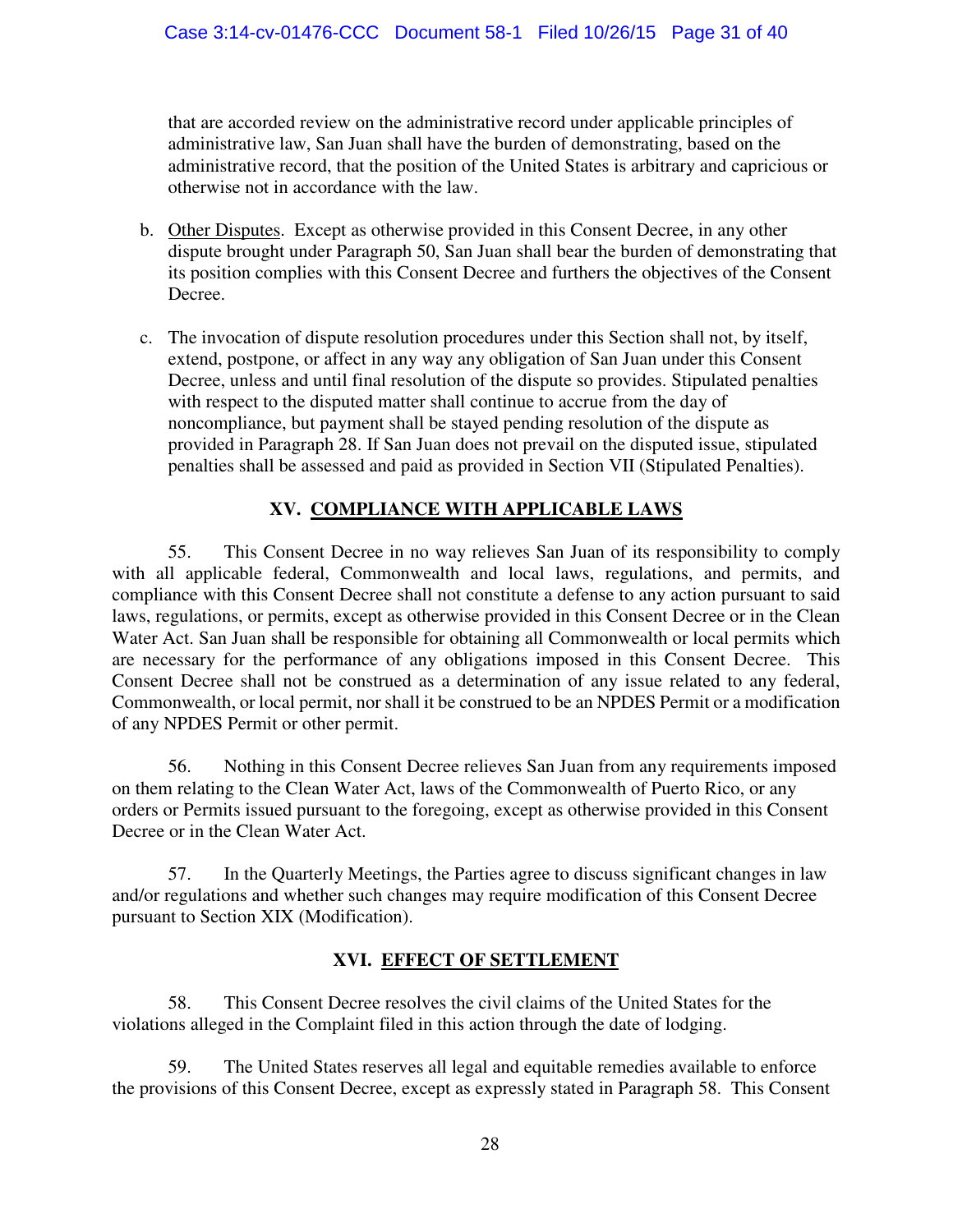Decree shall not be construed to limit the rights of the United States to obtain penalties or injunctive relief under the Act or implementing regulations, or under other federal laws, regulations, or permit conditions, except as expressly specified in Paragraph 58. The United States further reserves all legal and equitable remedies to address any imminent and substantial endangerment to the public health or welfare or the environment arising at, or posed by, Facilities subject to this Consent Decree, whether related to the violations addressed in this Consent Decree or otherwise.

60. In any subsequent administrative or judicial proceeding initiated by the United States for injunctive relief, civil penalties, other appropriate relief relating to violations, San Juan shall not assert, and may not maintain, any defense or claim based upon the principles of waiver, *res judicata*, collateral estoppel, issue preclusion, claim preclusion, claim-splitting, or other defenses based upon any contention that the claims raised by the United States in the subsequent proceeding were or should have been brought in the instant case, except with respect to claims that have been specifically resolved pursuant to Paragraph 58 of this Section.

61. This Consent Decree is not a permit, or a modification of any permit, under any federal, State, or local laws or regulations. San Juan is responsible for achieving and maintaining complete compliance with all applicable federal, State, and local laws, regulations, and permits; and compliance with this Consent Decree shall not be a defense to any action commenced pursuant to any such laws, regulations, or permits, except as set forth herein. The United States does not, by its consent to the entry of this Consent Decree, warrant or aver in any manner that compliance of San Juan with any aspect of this Consent Decree will result in compliance with provisions of the Act, 33 U.S.C. §§ 1251 *et seq.*, or with any other provisions of federal, State, or local laws, regulations, or permits.

62. This consent Decree does not limit or affect the rights of San Juan or the United States against any third parties not party to this Consent Decree, nor does it limit the rights of third parties not party to this Consent Decree against San Juan, except as otherwise provided by law.

63. This Consent Decree shall not be construed to create rights in, or grant any cause of action to, any third party not party to this Consent Decree.

## **XVII. COSTS OF SUIT**

<span id="page-31-0"></span>64. The Parties shall bear their own costs of this action, including attorneys' fees, except that the United States may be entitled to collect the costs (including attorneys' fees) incurred in any action necessary to collect any stipulated penalties due but not paid by San Juan.

# **XVIII. PUBLIC COMMENT**

<span id="page-31-1"></span>65. This Consent Decree shall be lodged with the Court for a period of not less than thirty (30) days for public notice and comment in accordance with 28 C.F.R. § 50.7. The United States reserves the right to withdraw or withhold its consent if the comments regarding the Consent Decree disclose facts or considerations indicating that the Consent Decree is inappropriate, improper, or inadequate. San Juan's consent to entry of this Consent Decree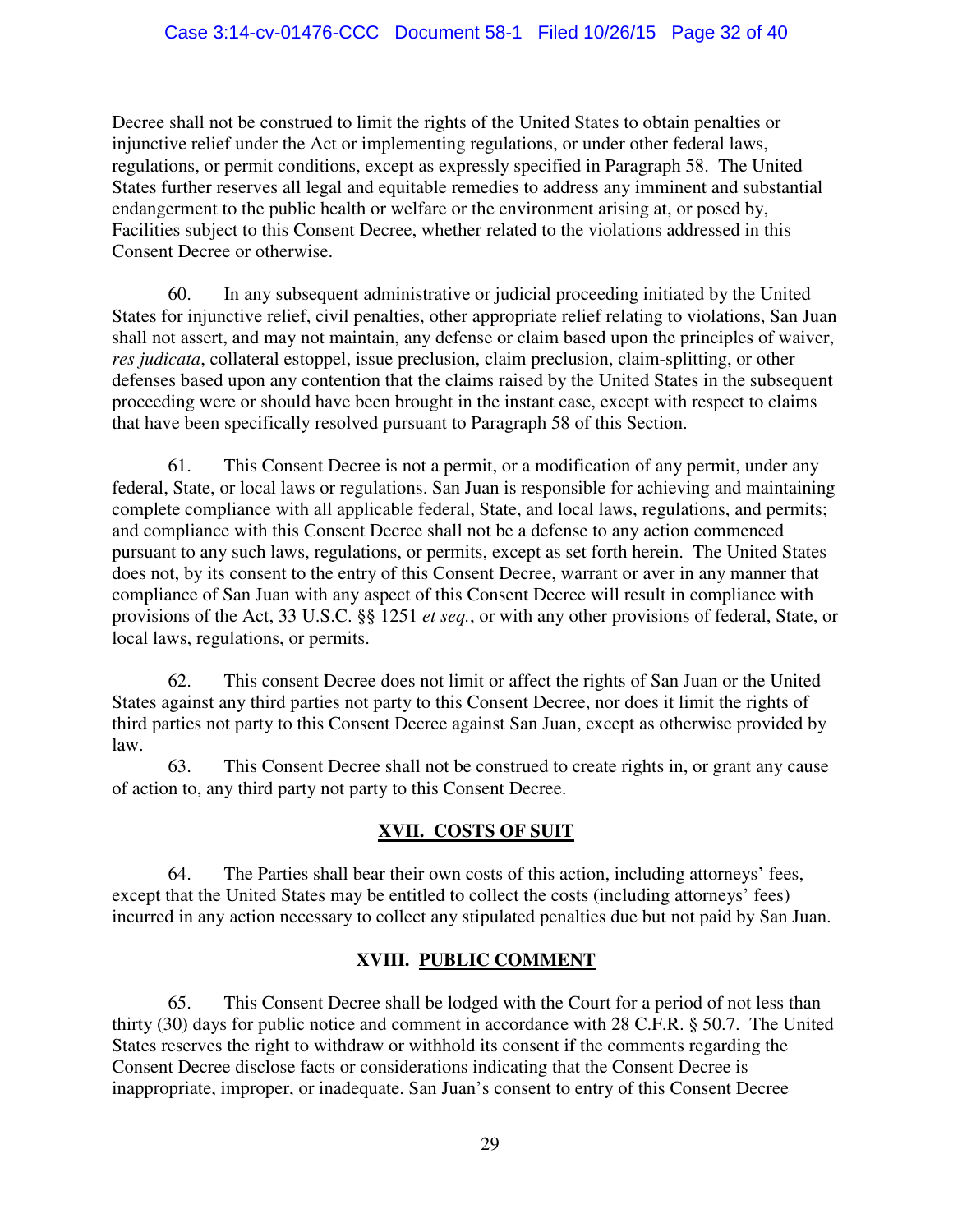without further notice and agrees not to withdraw from or oppose entry of this Consent Decree by the Court or to challenge any provision of the Decree, unless the United States has notified San Juan in writing that it no longer supports entry of the Decree.

## **XIX.****MODIFICATION**

<span id="page-32-0"></span>66. The terms of this Consent Decree, including any attached appendices, may be modified only by a subsequent written agreement signed by all the Parties. Where the modification constitutes a material change to this decree, it shall be effective only upon approval by the Court.

67. Any disputes concerning modification of this Decree shall be resolved pursuant to Section XIV (Dispute Resolution) of this Consent Decree, provided, however, that, instead of the burden of proof provided by Paragraph 54, the Party seeking the modification bears the burden of demonstrating that it is entitled to the requested modification in accordance with Federal Rule of Civil Procedure 60(b).

# **XX. RETENTION OF JURISDICTION**

<span id="page-32-1"></span>68. The Court shall retain jurisdiction over this case until termination of this Consent Decree, for the purpose of resolving disputes arising under this Consent Decree or entering orders modifying this Decree, pursuant to Sections XIV (Dispute Resolution) and XIX (Modification) of this Consent Decree, or effectuating or enforcing compliance with the terms of this Decree.

69. The United States retains the right to enforce the terms of this Consent Decree and to take any other action authorized by federal, Commonwealth or local law to achieve or maintain compliance with this Consent Decree.

# **XXI. EFFECTIVE DATE**

<span id="page-32-2"></span>70. The Effective Date of this Consent Decree shall be the date upon which the Consent Decree is entered by the Court or a motion to enter the Consent Decree is granted, whichever occurs first, as recorded on the Court's docket; provided, however, that San Juan hereby agrees that it shall be bound to perform duties scheduled to occur prior to the Effective Date. In the event that the United States withdraws or withholds consent to this Consent Decree before entry, or the Court declines to enter the Consent Decree, then the preceding requirement to perform duties scheduled to occur before the Effective Date shall terminate.

## **XXII. TERMINATION**

<span id="page-32-3"></span>71. After San Juan has satisfied the requirements of Section V (Compliance Measures) and all other requirements of this Consent Decree and has paid any accrued stipulated penalties as required by this Consent Decree, San Juan may serve upon the United States a Request for Termination, stating that San Juan has satisfied those requirements, together with all necessary supporting documentation.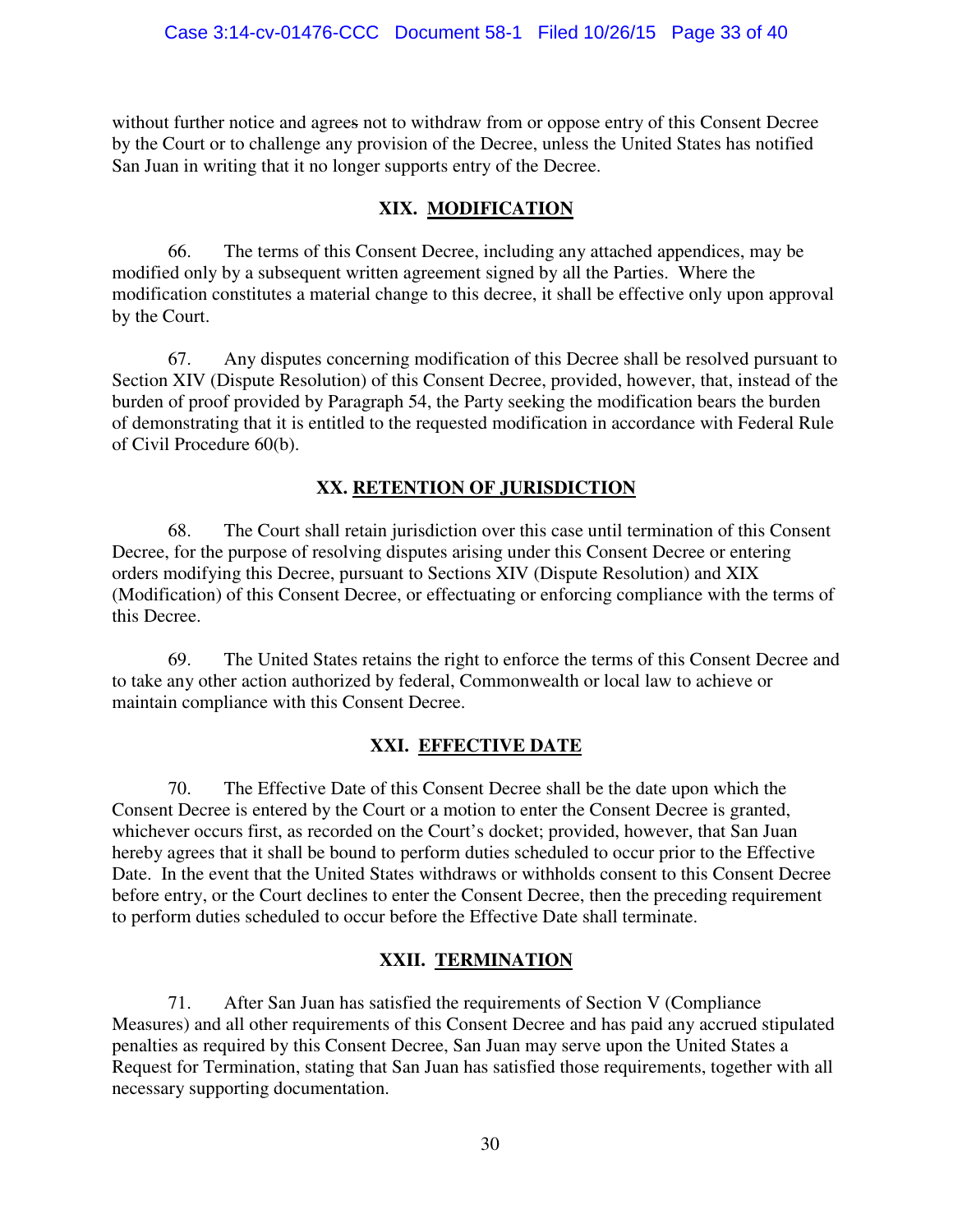### Case 3:14-cv-01476-CCC Document 58-1 Filed 10/26/15 Page 34 of 40

72. Following receipt by the United States of San Juan's Request for Termination, the Parties shall confer informally concerning the Request and any disagreement that the Parties may have as to whether San Juan has satisfactorily complied with the requirements for termination of this Consent Decree. If the United States agrees that the Decree may be terminated, the Parties shall submit, for the Court's approval, a joint stipulation terminating the Decree.

73. If the United States does not agree that the Decree may be terminated, San Juan may invoke Dispute Resolution under Section XIV (Dispute Resolution) of this Consent Decree. However, San Juan shall not seek Dispute Resolution of any dispute regarding termination, under Paragraph 50 of Section XIV (Dispute Resolution) of this Consent Decree, until three (3) months after service of the Request for Termination.

### **XXIII. SIGNATORIES/ SERVICE**

<span id="page-33-0"></span>74. Each undersigned representative of San Juan and the Assistant Attorney General for the Environment and Natural Resources Division of the Department of Justice certifies that he or she is fully authorized to enter into the terms and conditions of this Consent Decree and to execute and legally bind the Party he or she represents to this document.

75. This Consent Decree may be signed in counterparts, and its validity may not be challenged on that basis. San Juan agrees to accept service of process by mail with respect to all matters arising under or relating to this Consent Decree and to waive the formal service requirements set forth in Rules 4 and 5 of the Federal Rules of Civil Procedure and any applicable Local Rules of this Court including, but not limited to, service of a summons.

## **XXIV. INTEGRATION**

<span id="page-33-1"></span>76. This Consent Decree constitutes the final, complete, and exclusive agreement and understanding among the Parties with respect to the settlement embodied in the Decree and supersedes all prior agreements and understandings, whether oral or written, concerning the settlement embodied herein. Other than reports, plans, designs, or other submittals that are subsequently submitted and approved pursuant to this Decree, no other document, nor any representation, inducement, agreement, understanding, or promise, constitutes any part of this Decree or the settlement it represents, nor shall it be used in construing the terms of this Decree.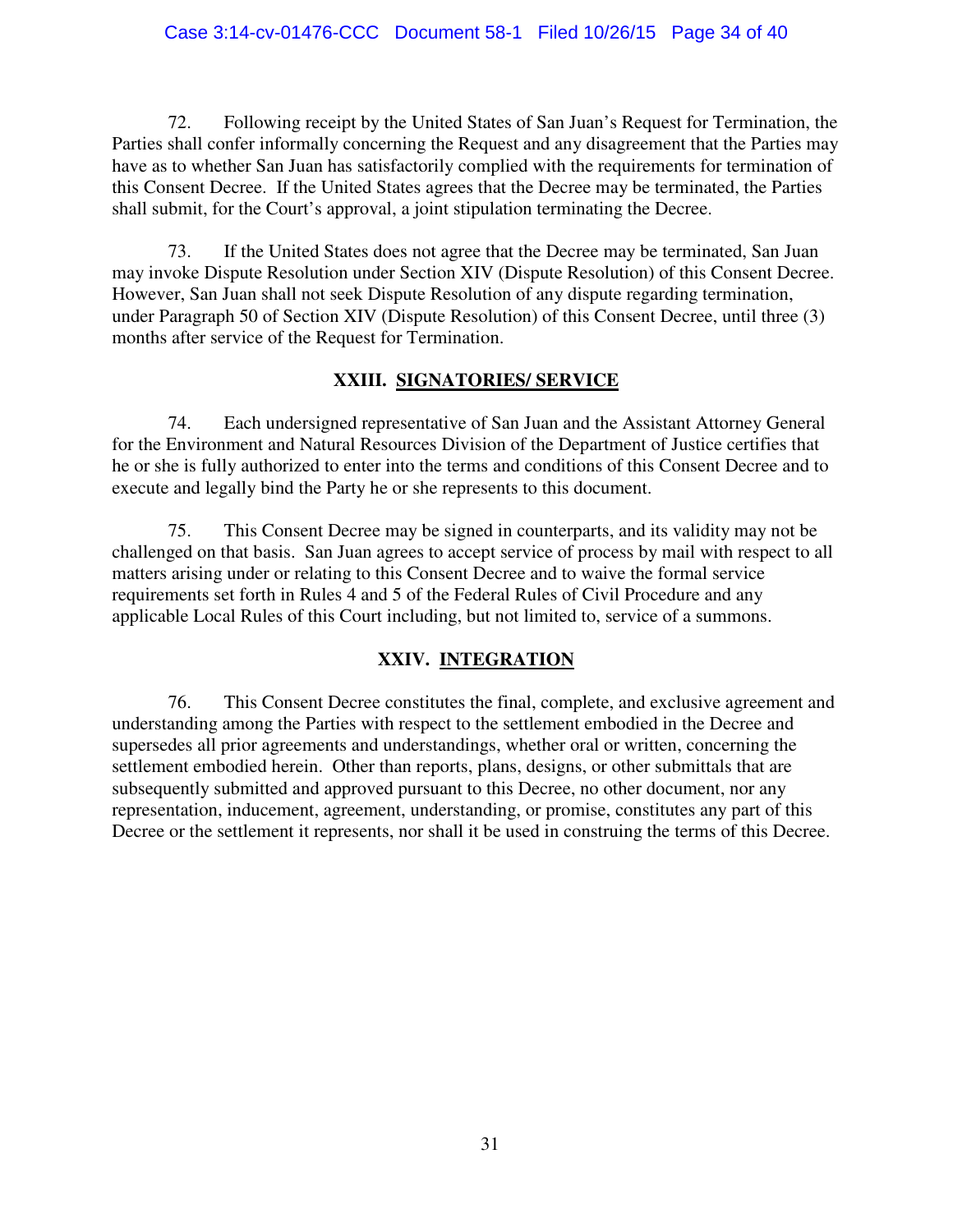## **XXV. FINAL JUDGMENT**

<span id="page-34-0"></span>77. Upon approval and entry of this Consent Decree by the Court, this Consent Decree shall constitute a final judgment of the Court as to the United States and San Juan. The Court finds that there is no just reason for delay and therefore enters this judgment as a final judgment under Federal Rules of Civil Procedure 54 and 58.

SO ORDERED this <u>quare</u> day of <u>quare 2015</u>.

#### \_\_\_\_\_\_\_\_\_\_\_\_\_\_\_\_\_\_\_\_\_\_\_\_\_\_\_\_\_\_\_\_\_\_\_\_\_\_\_\_\_\_\_\_\_ HON. CARMEN CONSUELO VARGAS DE CEREZO UNITED STATES DISTRICT JUDGE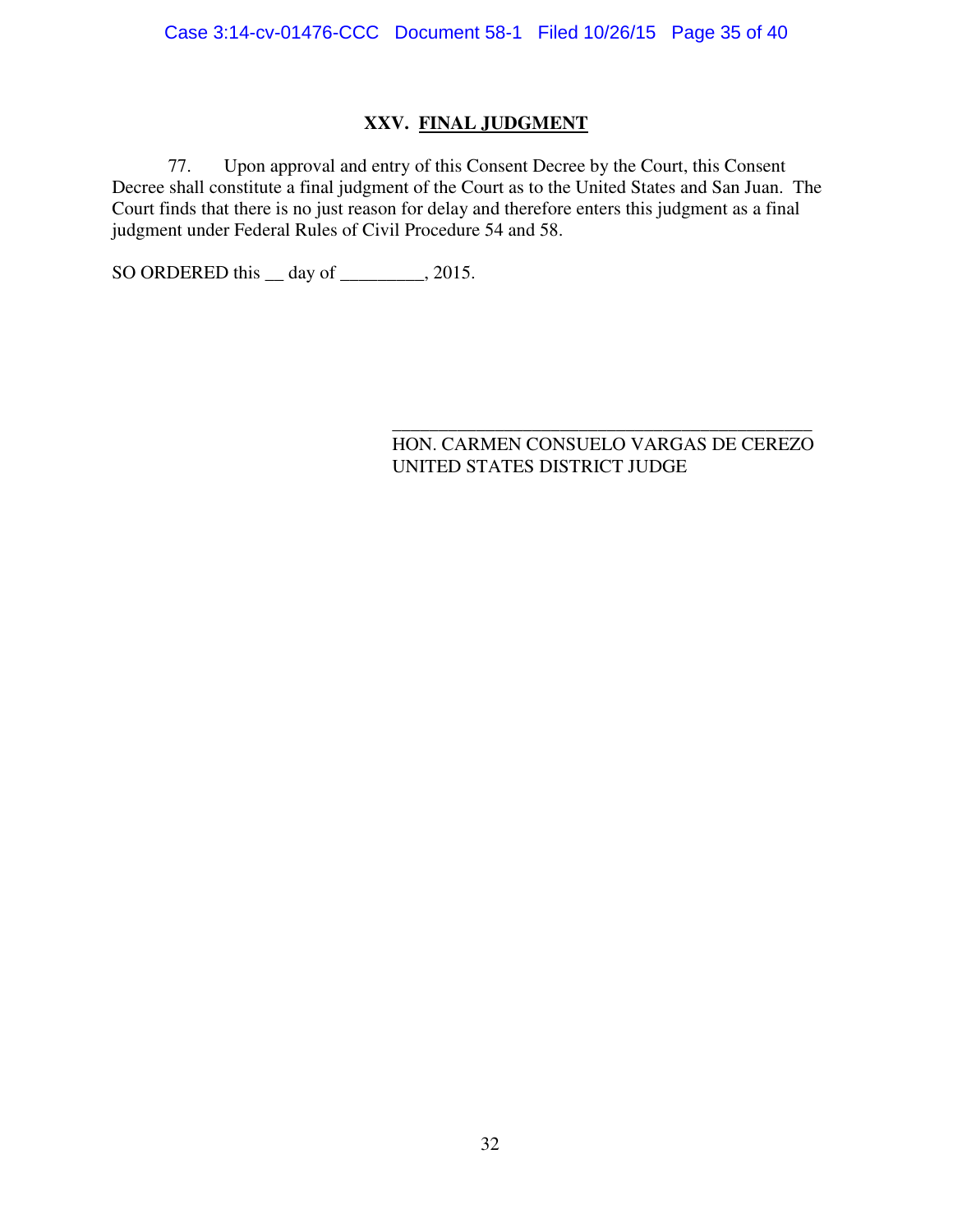THE UNDERSIGNED PARTY enters into this Consent Decree in the matter of United States v. Municipality of San Juan., Civil No. 14-CV-1476 (CCC)

## FOR THE PLAINTIFF UNITED STATES OF AMERICA:

JOHN C. CRUDEN Assistant Attorney General Environment and Natural Resources Division

Date:  $10/23/2015$  Keith T. T. J  $20$ 

KEITH T. TASHIMA Senior Attorney Environmental Enforcement Section Environment and Natural Resources Division U.S. Department of Justice P.O. Box 7611 Ben Franklin Station Washington, D.C. 20044-7611 (202)616-9643 keith. tashima@usdoj.gov

ROSA E. RODRIGUEZ-VELEZ United States Attorney District of Puerto Rico

HECTOR E. RAMIREZ Assistant United States Attorney District of Puerto Rico Federal Office Building, Suite 1201 350 Carlos E. Chaxdon Avenue San Juan, P.R. 00918 hector.e.ramirez@usdoj.gov

CYNTHIA GILES

Assistant Administrator for Enforcement United States Environmental Protection Agency Ariel Rios Bldg. 1200 Pennsylvania Ave., N.W. Washington, D.C. 20460

Date: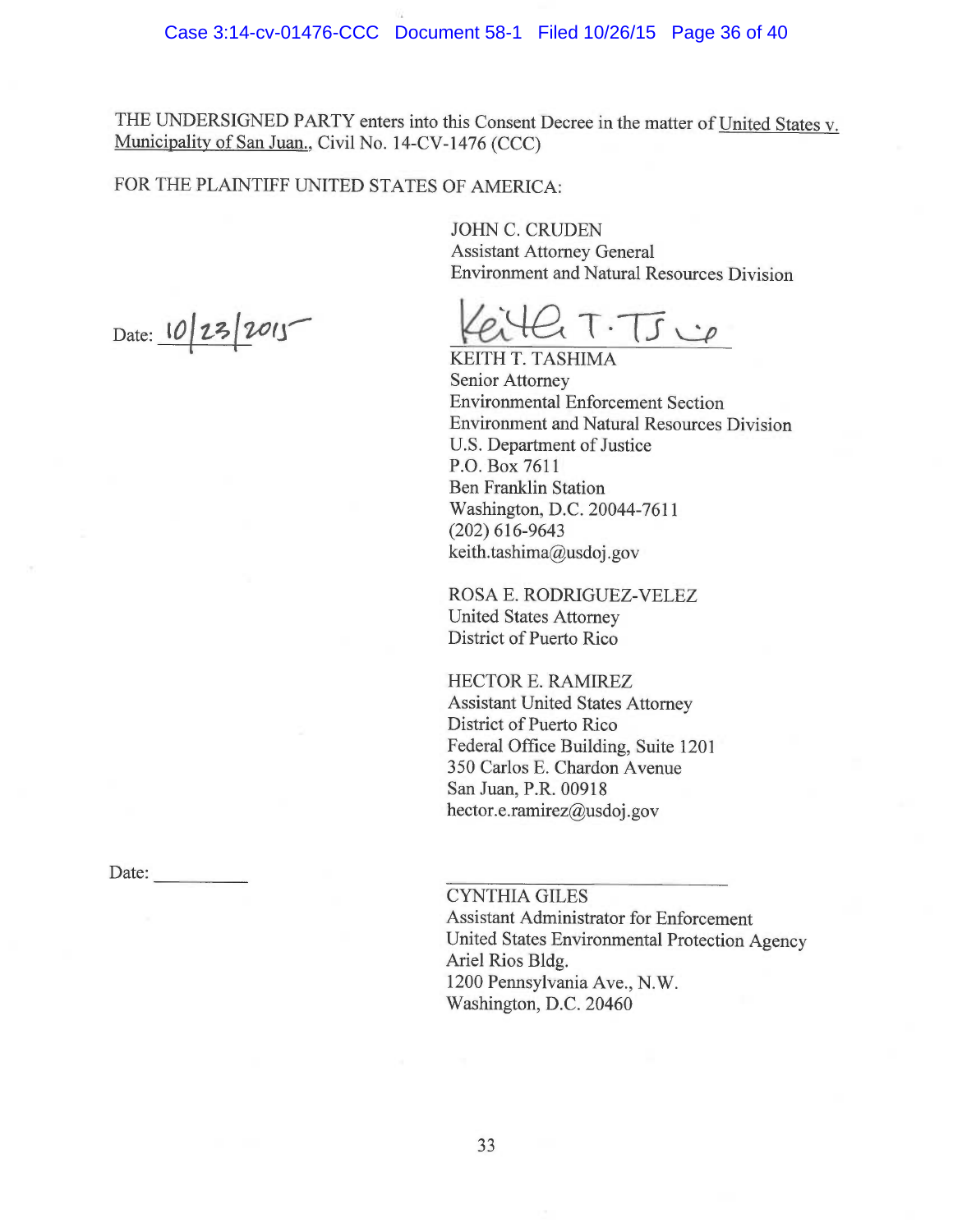THE UNDERSIGNED PARTY enters into this Consent Decree in the matter of United States v. Municipality of San Juan., Civil No. 14-CV-1476 (CCC)

#### FOR THE PLAINTIFF UNITED STATES OF AMERICA:

**JOHN C. CRUDEN Assistant Attorney General** Environment and Natural Resources Division

Date:

KEITH T. TASHIMA Senior Attorney **Environmental Enforcement Section** Environment and Natural Resources Division U.S. Department of Justice P.O. Box 7611 **Ben Franklin Station** Washington, D.C. 20044-7611  $(202)$  616-9643 keith.tashima@usdoj.gov

ROSA E. RODRIGUEZ-VELEZ United States Attorney District of Puerto Rico

HECTOR E. RAMIREZ **Assistant United States Attorney** District of Puerto Rico Federal Office Building, Suite 1201 350 Carlos E. Chardon Avenue San Juan, P.R. 00918 hector.e.ramirez@usdoj.gov

CYNTHIA GILES

Assistant Administrator Office of Enforcement and Compliance Assurance United States Environmental Protection Agency 1200 Pennsylvania Ave., N.W. Washington, D.C. 20460

Date:  $10/21/5$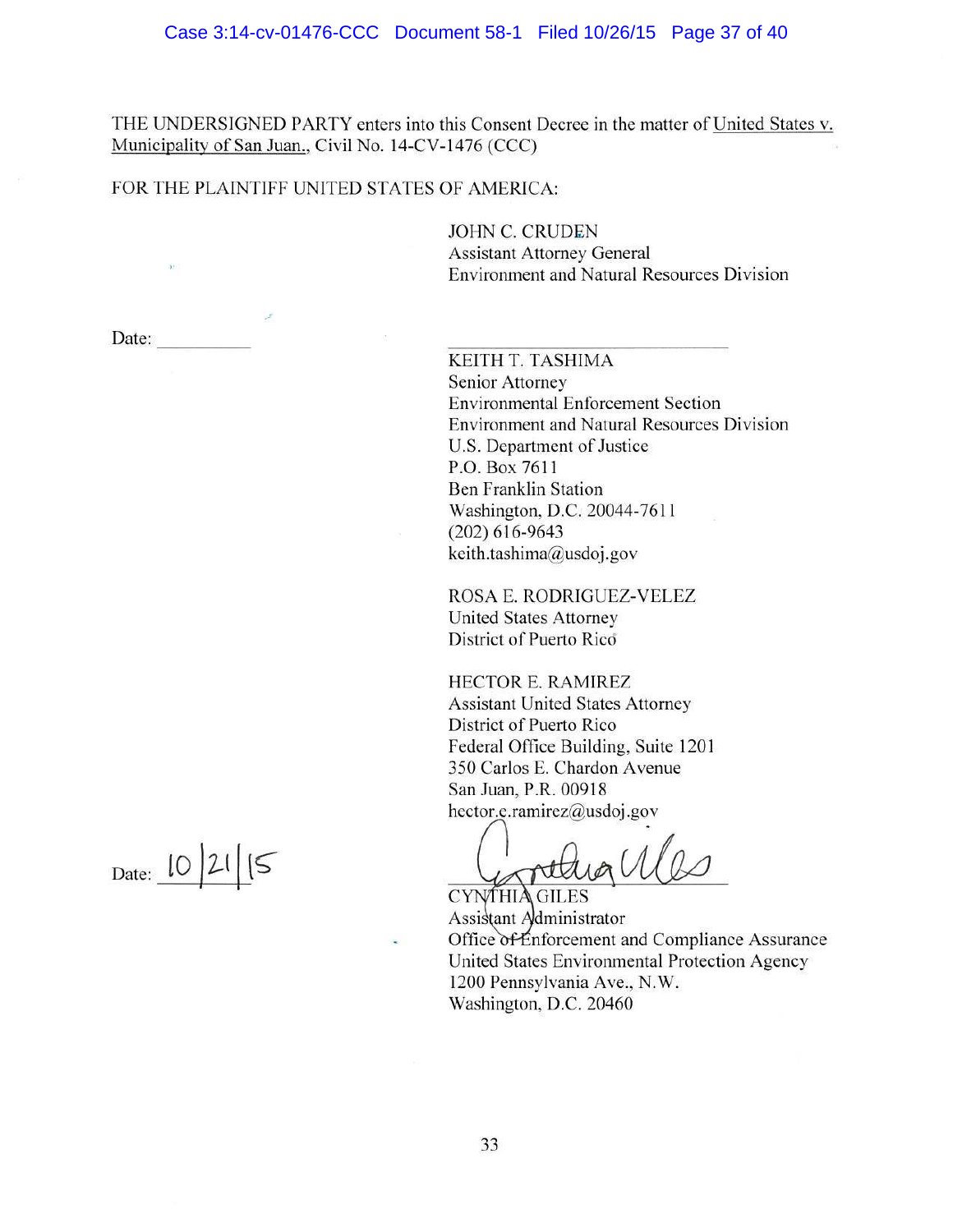Case 3:14-cv-01476-CCC Document 58-1 Filed 10/26/15 Page 38 of 40

Date:  $\frac{g}{g} (9)y$ 

ERIC SCHAAF

Regional Counsel EPA Region II 290 Broadway, 17th Floor New York, N.Y. 10007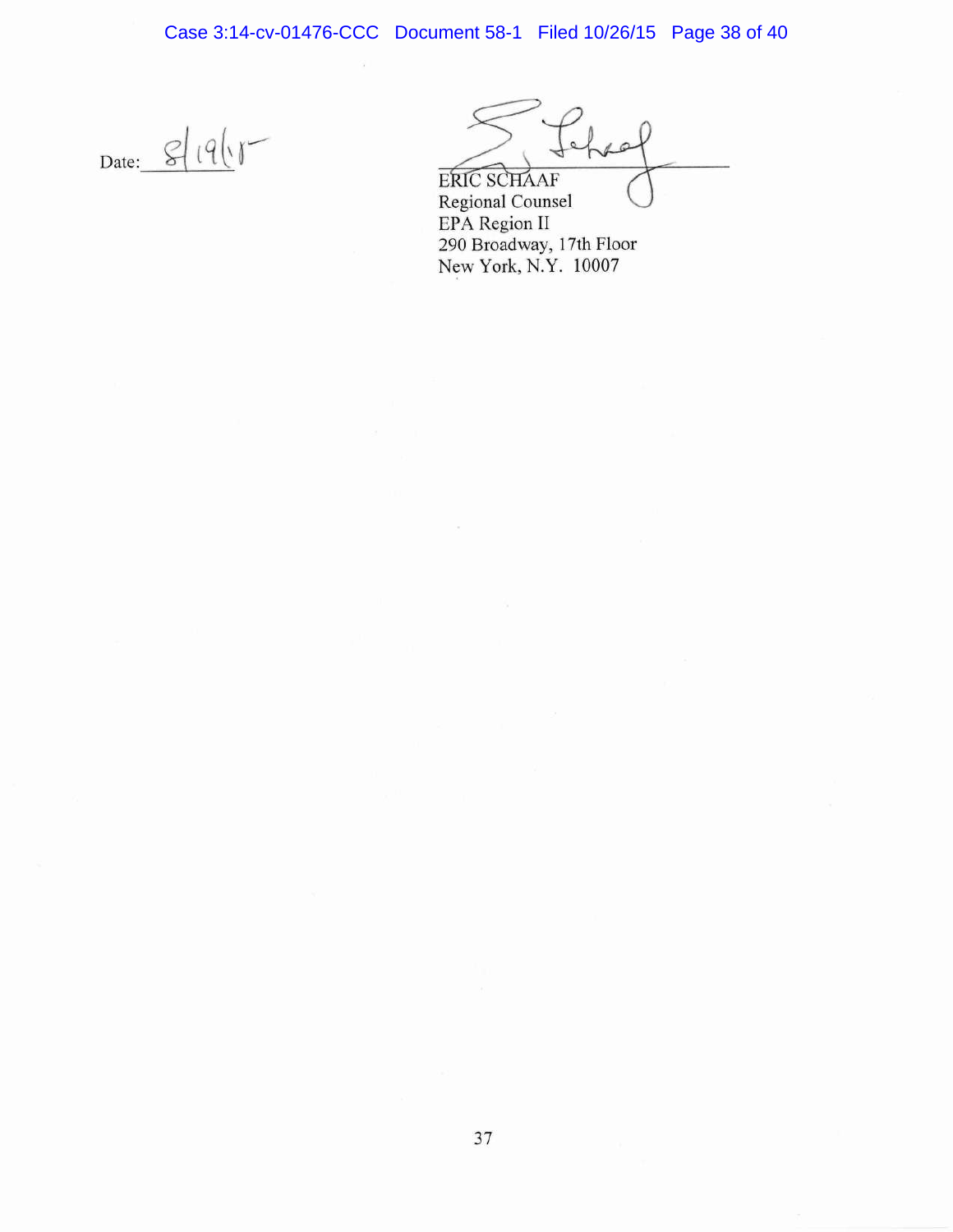THE UNDERSIGNED PARTY enters into this Consent Decree in the matter of United States v. Municipality of San Juan., Civil No. 14-CV-1476 (CCC)

FOR THE MUNICIPALITY OF SAN JUAN

 $_{\text{Date}}:$  Oct.  $|u|$  15

i HON. CARMEN YULIN CRUZ SOTO

Mayor Municipality of San Juan P.O. Box 9024100 San Juan, Puerto Rico 00902-4100